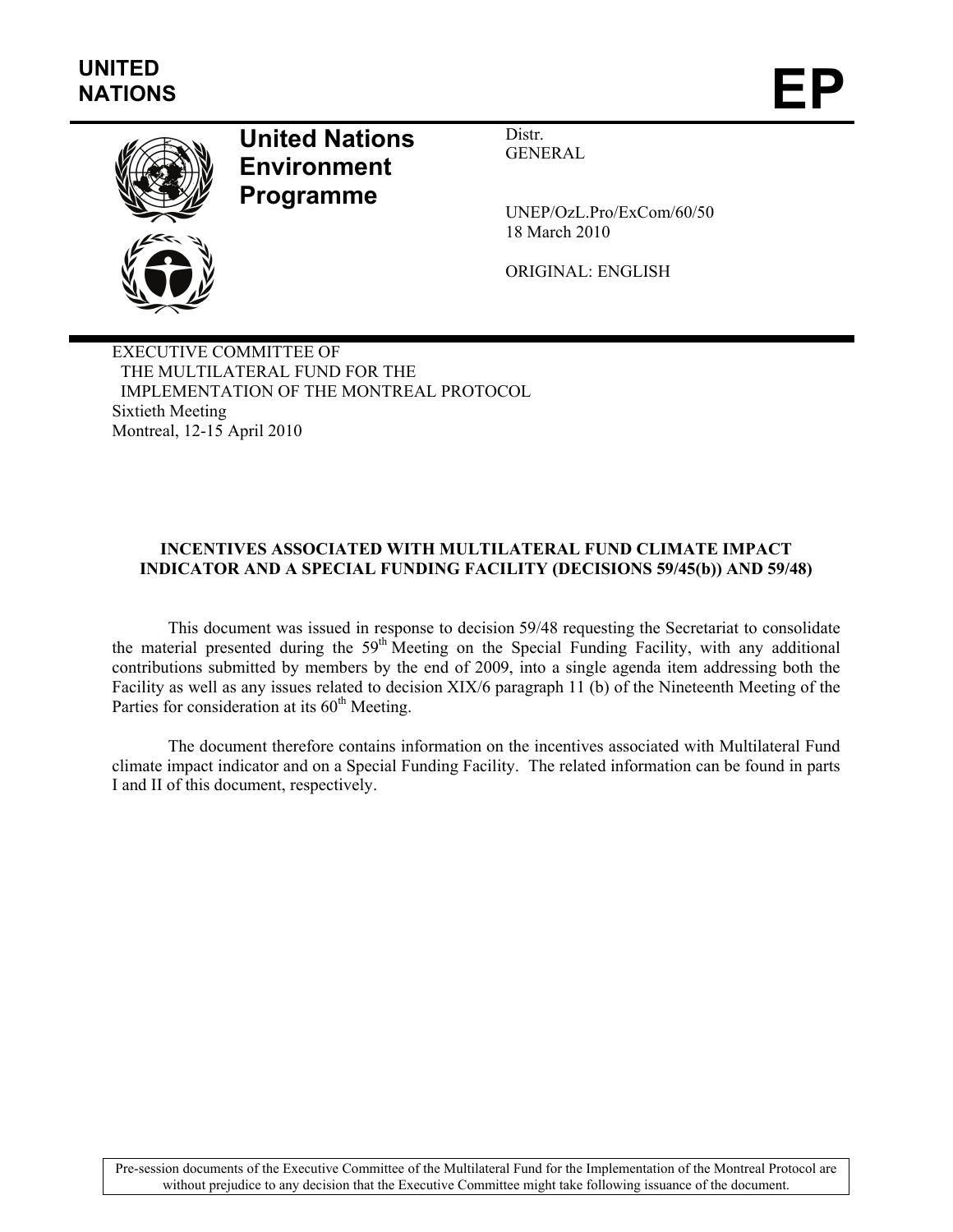#### **PART I INCENTIVES ASSOCIATED WITH MULTILATERAL FUND CLIMATE IMPACT INDICATOR**

#### Introduction

1. The Executive Committee had decided to request in its decision 55/43(h) the development of indicators that would allow the prioritization of HCFC phase-out technologies to minimize other impacts<br>on the environment, in particular the impacts on climate. As per decision XIX/6 of the on the environment, in particular the impacts on climate. Nineteenth Meeting of the Parties, the impact on climate is meant to take into account both the impact of emissions from HCFC uses and their alternatives, as well as the impact related to energy consumption caused by use or operation of products and equipment manufactured using HCFCs or alternative technologies. The Secretariat had developed a draft proposal for a Multilateral Fund Climate Impact Indicator (MCII) and presented it and the related concept to the  $59<sup>th</sup>$  Meeting of the Executive Committee. The 59<sup>th</sup> Meeting discussed the status of the draft based on document UNEP/OzL.Pro/ExCom/59/51 and Add.1 and decided to consider the types of incentives to be associated with the MCII and other relevant questions related to it at the  $60<sup>th</sup>$  Meeting. This document has been prepared in response to decisions 57/33 and 59/45 in order to facilitate the discussion of the Executive Committee in relation to incentives to be provided in light of decision XIX/6 paragraph 11 (b).

2. Decision XIX/6 of the Nineteenth Meeting of the Parties contained in its paragraph 11 (b) a request that the Executive Committee should give priority to cost-effective projects and programmes that focus on, *inter alia*, substitutes and alternatives that minimize other impacts on the environment, including on the climate, taken into account global warming potential, energy use and other relevant factors, to be applied to the development and application of funding criteria for cost-effective projects and programmes. This request for prioritization by the Meeting of the Parties is the main reason for the development of the MCII. The MCII enables a comparison between HCFC and alternative technologies and, consequently, facilitates a prioritization. The elements to be taken into account, i.e. not only the substances but also the energy consumption related to the technologies, rendered a generic comparison of different technologies to be of little value in respect to the conditions of decision XIX/6 paragraph 11.

3. Document UNEP/OzL.Pro/ExCom/59/51 contained information about the input data needed as well as the resulting output information. For the purpose of this document and the discussion on the use of the indicators, it is important to recall that the MCII is a forecast, based on minimum, standardized input data. It has been possible to develop a meaningful tool by restricting its validity to the conditions related to Multilateral Fund projects and similar activities. In this, it deviates significantly from a variety of other concepts to calculate the climate impact, which are broader in their approach and application. Most of those, such as Life Cycle Climate Performance (LCCP) or Total Equivalent Warming Impact (TEWI) are not standardized. In case of LCCP, a large amount of base data are used and applied to equipment that is predominantly well-known. Consequently, it is difficult to apply those approaches to systems which, at the time of assessment, have not even been designed. For Multilateral Fund projects, there is no possibility of assessing prototypes of equipment before funding prioritisation needs to be made. Rather, such a prioritisation has to be undertaken early when planning conversion activities, and this need is reflected in the characteristics of the MCII. Since the MCII will be applied through a centralized process facilitated by the Multilateral Fund Secretariat, a standardization of the data used and the calculation method is possible, leading to an equitable comparison of different technologies in their local context. The output – either in an enterprise–by enterprise assessment or on a more aggregated scale – provides the qualitative comparison of different alternatives, while also providing an indication about the quantitative differences between the different technologies.

4. A generic output format that was proposed to the  $59<sup>th</sup>$  Meeting of the Executive Committee in document UNEP/OzL.Pro/ExCom/59/51 and Add.1 included a list of different alternative technologies sorted by their climate impact for the specific case. It also included a more detailed quantitative output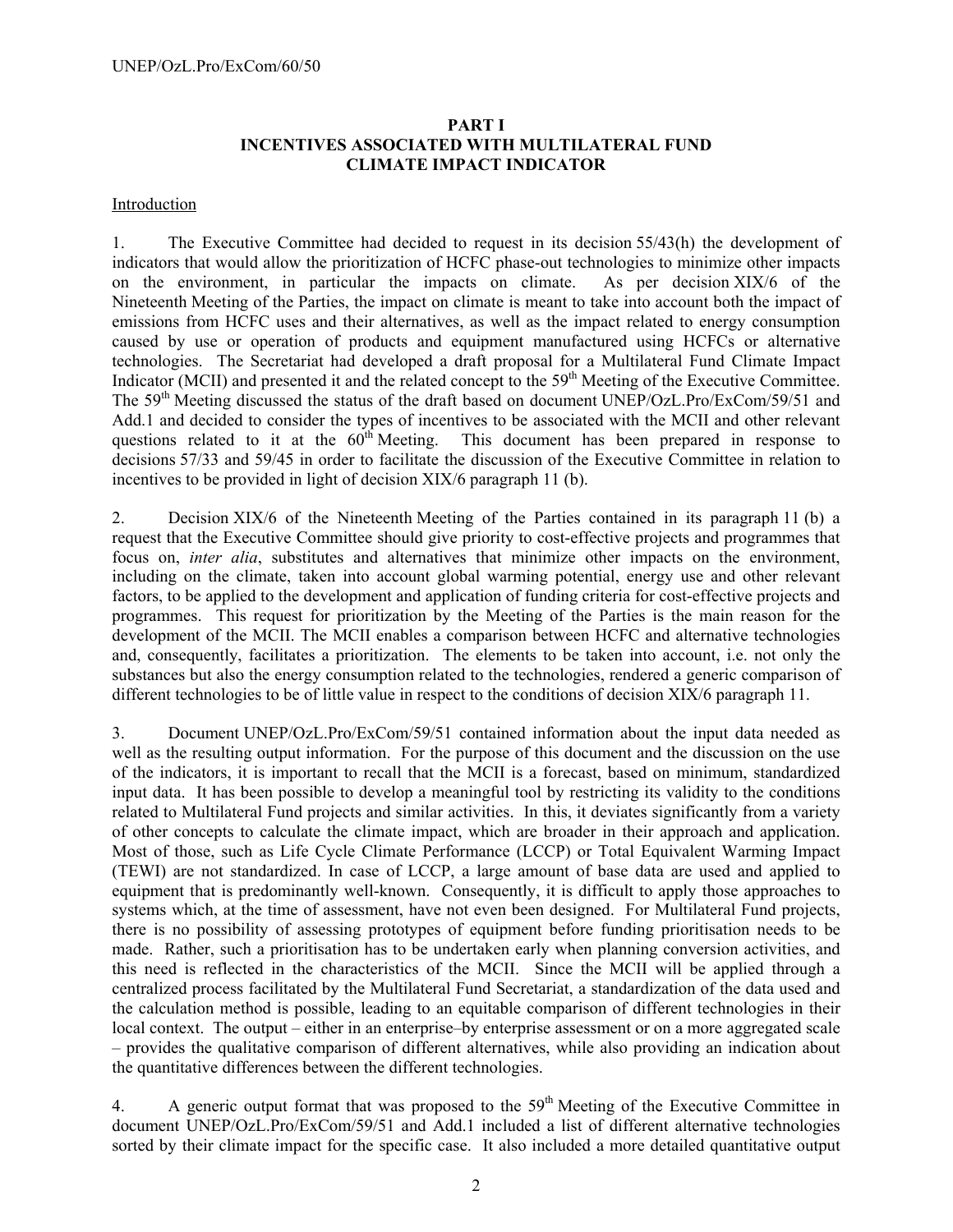showing the differences in climate impact between the HCFC baseline-technology and the alternative technology for each replacement technology; this allows for the aggregation of several activities. The Secretariat is, as of writing this document, expanding the concept of the MCII to be able to address meaningfully umbrella projects and manufacturer specific sector plans.

5. The definition of the MCII is closely related to that of ODS phase-out, the main existing indicator in the Multilateral Fund for the assessment of the environmental impact of projects. In both cases, the quantitative impact information (in ODP tonnes or tonnes of  $CO<sub>2</sub>$  emissions) relates to the environmental impact of all products manufactured within one year at a given manufacturer facility, assuming constant volumes of production. Both take into account the environmental impact of the technology to be replaced as well as the impact of the alternative.

6. Since the MCII is related to decision XIX/6 paragraph 11 of the Meeting of the Parties, it does not include at this point in time the climate impact of destruction activities. However, a climate impact for destruction activities could be added if deemed necessary.

# Technology choices and dis- incentives

7. Of all the technology alternatives for the replacement of HCFC, only those technologies which are currently technically available are relevant for the MCII. Those are, in a simplified manner, the following: $<sup>1</sup>$ </sup>

- (a) HFC and HFC mixtures, with a global warming potential (GWP) similar or higher than HCFCs;
- (b) Reduced HFC content technology (particularly for foam);
- (c) HFC-134a (particularly for refrigeration);
- (d) HFC (flammable), including olefins under development (HFO);
- (e) Hydrocarbons (flammable);
- (f) Ammonia (flammable); and
- $(g)$   $CO<sub>2</sub>$

8. The above list is sorted by decreasing climate impact<sup>2</sup>. Those options with lower climate impact have a number of characteristics that do not allow the use of these technologies for all enterprises in a given sector or sub-sector at this point in time. This is linked to, in particular, the status of development of equipment using such alternatives and issues related to safety standards, as well as to manufacturing facilities, experience, and product manufactured. Consequently, given the priority assigned to achieving compliance with the HCFC phase-out targets, any approach needs to provide some flexibility while including strong incentives to minimise climate impact. The information provided by the MCII allows the Executive Committee to develop policies that meet these requirements, and Article 5 countries to plan and manage their HCFC phase-out in an environmentally conscious way within a transparent, flexible and dependable framework.

 $\overline{\phantom{a}}$ <sup>1</sup> For exact information please refer to UNEP/OzL.Pro/ExCom/55/47 or the relevant reports of TEAP and its Technical Options Committees.

 $2^2$  This does not take into account that some substances are also toxic, since this characteristic appears to play only a minor role when selecting between these specific technology choices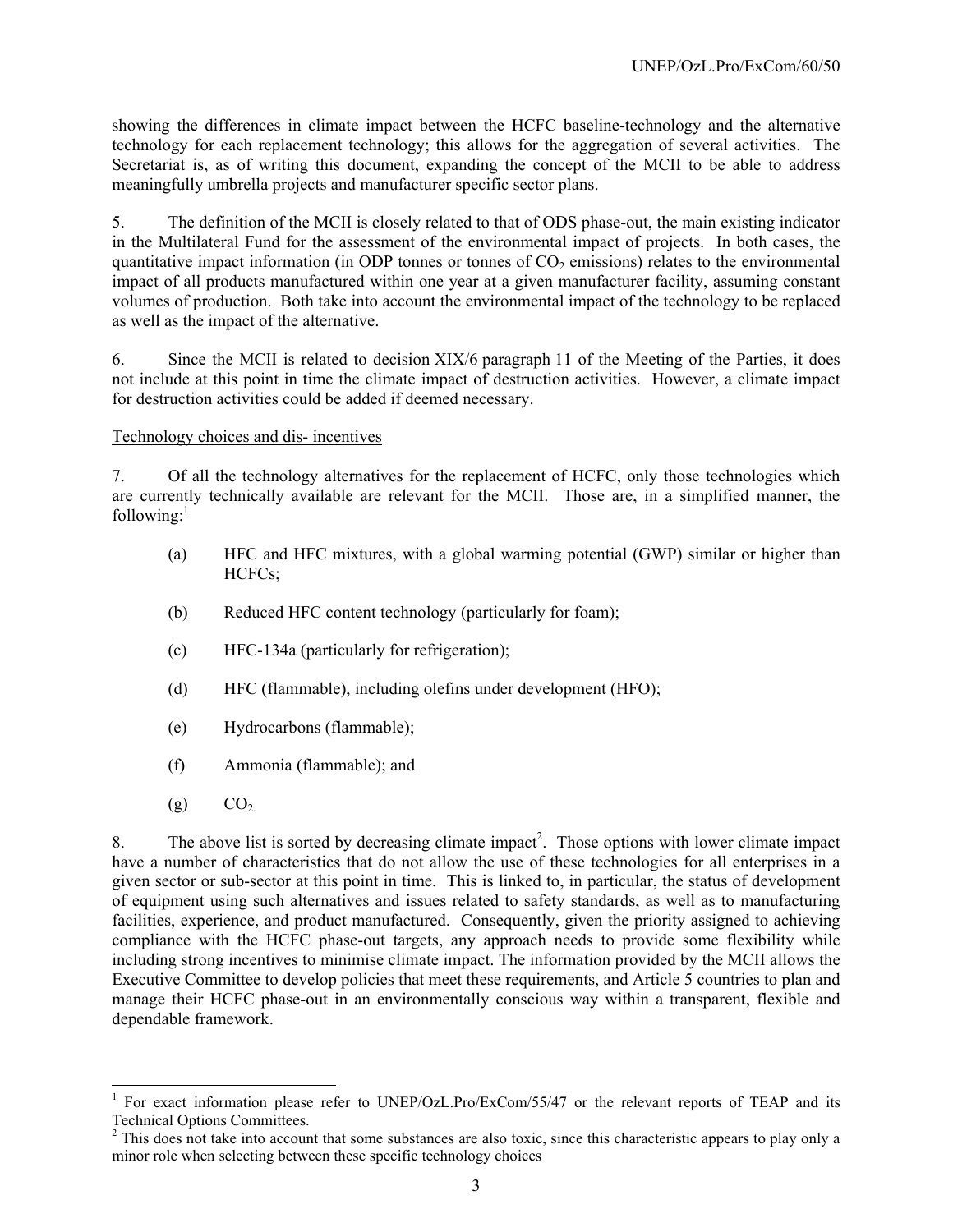9. For the next years it can be expected that the change away from HCFC technology will meet some resistance in a large number of HCFC-using enterprises. This is mainly due to the phase-out schedule, where phase out needs only to be achieved in another thirty years. HCFC technology is cheap, reliable and widespread, and, other than for companies oriented towards exports to non-Article 5 countries, there is as yet no barrier to the use of HCFC technology. In addition, the existing alternative technologies (other than  $CO<sub>2</sub>$ ) with a low impact on climate have a higher risk potential than the HCFC technologies they are supposed to replace, since they are either flammable or toxic or both. The alternatives with high GWP typically have in this regard similar characteristics as HCFC. Companies lack an understanding and the necessary knowledge on how to change their product design in a way that the inherent risk, be it in foam or in refrigeration, remains on the same level as before. In particular in the sector of refrigeration and air conditioning, this will lead to product changes, requiring know how presently often not available on the company level. Further, the market acceptance of alternative technologies with a low impact on climate is unknown and in some countries, particularly in some non-Article 5 countries, it is difficult or impossible to market products using such technologies to mainstream markets. These factors represent important dis-incentives for companies, which are faced with a competitive environment that is predominantly using HFC technology as an alternative to HCFCs. For larger companies, another issue may be the eligibility for future conversion projects away from HFCs financed by carbon markets, which might suggest to enterprises that it is economically more attractive to use HFCs as an interim technology before, in a second step financed by carbon voluntary markets, they can be replaced by an alternative with low impact on the climate.

#### Requirements regarding incentives

10. Incentives for the minimization of climate impact through the choice of alternative technologies to HCFCs should avoid a conflict with the HCFC phase-out schedule; be cost effective; be flexible enough to allow HFC technologies where necessary; but, on the other hand, should provide a certain degree of strictness in order to facilitate the use of technologies with minimum climate impact where possible against the disincentives mentioned above. Any incentive provided should be convincing in itself and, therefore, self-policing, i.e. not relying strongly on close monitoring of beneficiaries.

11. The Secretariat considered whether it would be possible to establish an "undesired technology list" instead of using the MCII. It seems to the Secretariat that the necessity of a flexible approach and the strict use of such a list are mutually exclusive, since using such a list strictly might endanger compliance with the HCFC phase-out. However, if such a list would be used in a flexible way, it might either lead to a slippery slope of case-by-case decisions, associated with a high uncertainty for countries submitting HPMPs as to whether their approach is acceptable, or to the need of an indicator like the MCII. The use of the MCII allows different conversion projects to be balanced, using different alternative technologies, depending on their use of the substances and the climate impact of the alternatives. The Executive Committee has the possibility of providing further positive incentives if the benefits are greater, or to subsequently strengthen the objectives in terms of the climate impact expected from conversion projects.

12. The MCII incorporates both the GWP of substances in combination with the expected emissions and the  $CO<sub>2</sub>$  emissions related to the generation of electricity. For the refrigeration and air conditioning sectors with their significant share of the energy consumption in the overall climate impact, energy efficiency issues will change the climate impact of any alternative technology choice. These changes might, in some cases, also change the option associated with minimum impact on the climate. In addition, this incorporates the provisions of decision XIX/6 paragraph 11 and enables a broad stakeholder buy-in. For the sectors other than refrigeration and air-conditioning (as would be for destruction), the result of the MCII will always be directly associated with the GWP of the substance used.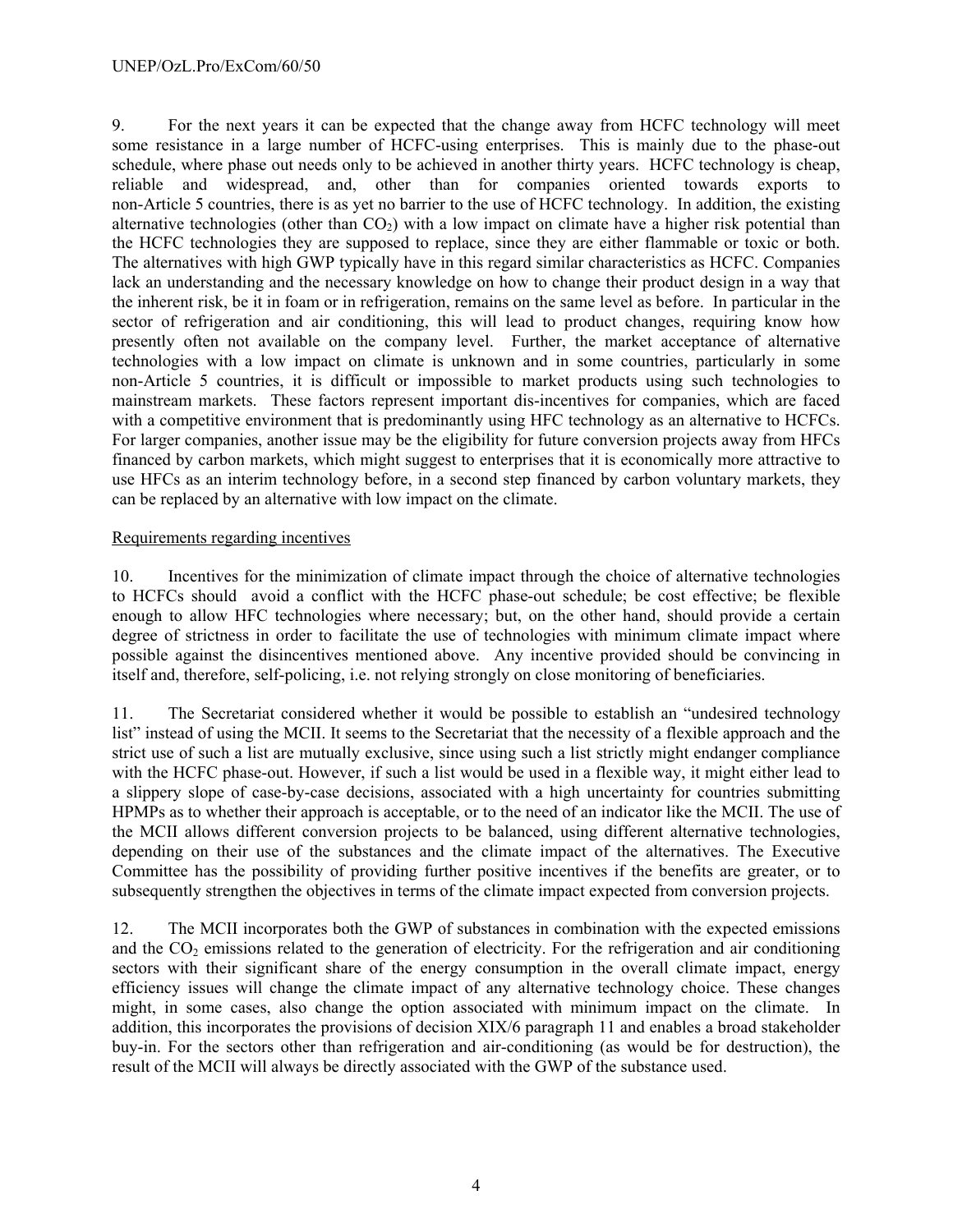# Incentives for minimizing climate impact not related to the climate impact indicator

13. Before discussing incentives associated with the climate impact indicator, it should be pointed out that the Executive Committee could provide a number of incentives for using technologies with a low impact on the climate through policies not directly related to the MCII. Such incentives could include improving the knowledge level in companies during the time of technology selection as well as during a conversion process through, e.g. support and standardized training modules as well as manuals for handling substances and technologies with low impact on the climate.

14. An important issue where the Executive Committee may provide incentives is the question of the eligibility or non-eligibility of activities, whether the related costs are incremental, and the access to funding for non-eligible items. Typically the conversion from HCFC technology to an alternative is eligible, and a large share of the associated cost is incremental, if not restricted by the Executive Committee through limiting factors such as priorities and thresholds, etc. In particular the refrigeration and air conditioning sectors are directly responsible for a significant share of global electricity use, and the conversion projects will be based on a technology choice for the products and will include conversion activities that influence the energy efficiency of these products. It is likely that a significant improvement in the climate impact through conversion projects will be technically possible; a significant share of such an improvement might be related to activities beyond the change of the substance.

15. The Executive Committee has, at this meeting, the opportunity to discuss to what degree such activities might be eligible (see document UNEP/OzL.Pro/ExCom/60/45); such activities would be, for example, to provide for components with higher performance or to invest in other optimisation of the equipment. Even for those activities which would not be considered eligible, the Executive Committee has a number of options to facilitate them. These possibilities include, *inter alia*, providing up-front funding for additional activities for the increase of energy efficiency of equipment with the possibility of a later payback. Such an undertaking could be handled through the facility, being discussed later under this agenda item. It is, for example, conceivable that a share of future income for the beneficiaries of Multilateral Fund projects from carbon markets based on the energy efficiency improvements, funded by the Multilateral Fund beyond eligibility levels, would be transferred back to the Multilateral Fund. This share could be restricted, for example, by only the amount of funding given to the enterprise plus a risk and handling premium; such limitation might be meaningful to ensure that incentives are still existing for an enterprise to include energy efficiency improvements in their HCFC phase-out activities.

#### Consideration regarding the timing and target groups of incentives related to the climate impact indicator

16. The Multilateral Fund has established a number of different incentives to encourage or discourage certain types of projects or technologies. Such incentives were, for example:

- (a) Funding windows, such as the funding window for replacements of CFC chillers  $-decision 46/33$ ;
- (b) Demonstration projects, such as the demonstration projects for ODS disposal (decision 58/19);
- (c) Increase or decrease of funding in conjunction with certain funding thresholds, for example funding thresholds for TPMPs (decision 45/54);
- (d) Prioritization of projects otherwise not having a high priority, for example projects for accelerated phase-out (decision 44/59); and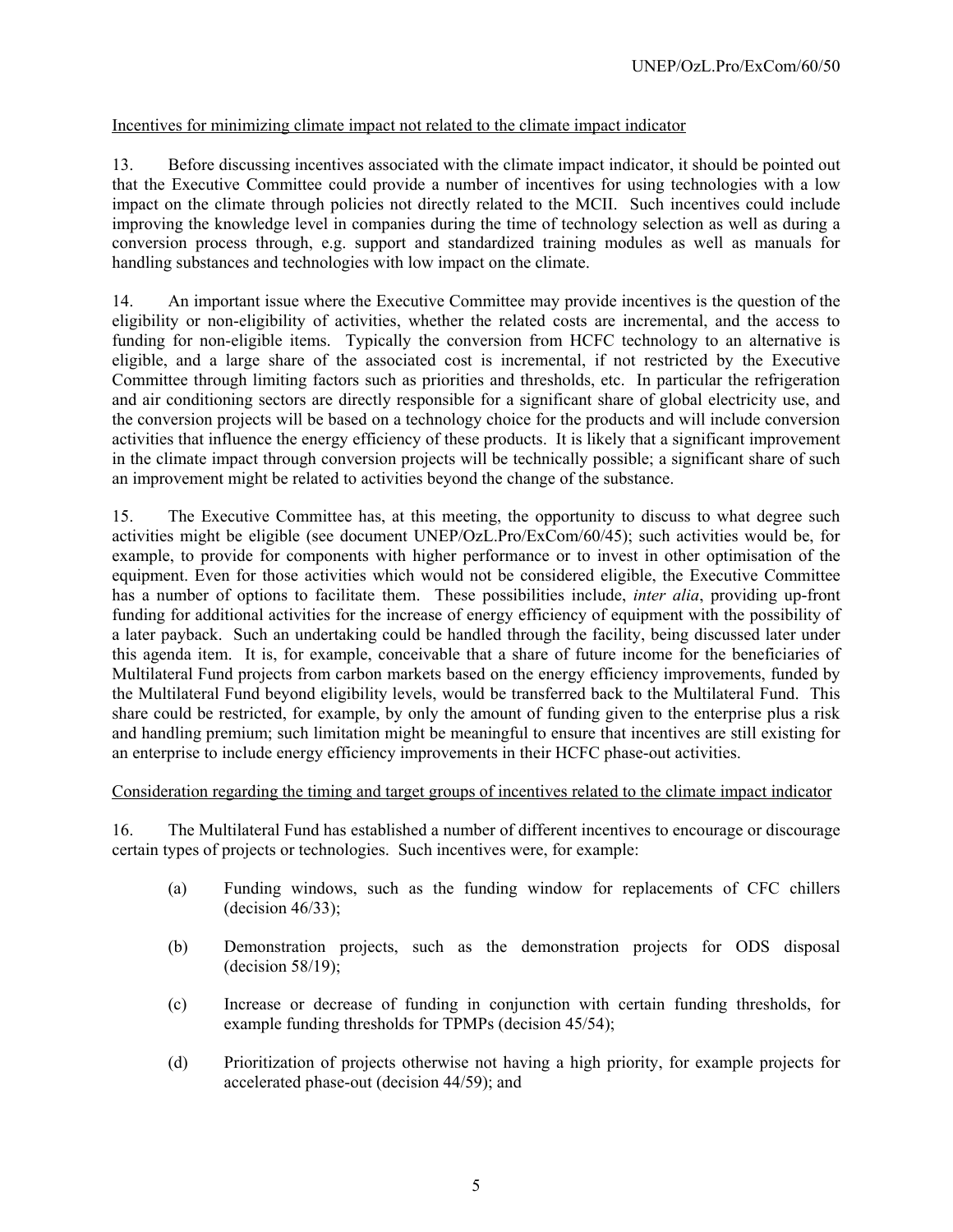(e) Establishment of funding thresholds, either in absolute terms or by using thresholds to establish a priority list for funding, for example the thresholds established for manufacturing phase-out projects in several sub-sectors, establishing a priority for projects with lower cost effectiveness (e.g. decision 16/20).

17. In the most recent meetings of the Executive Committee, a number of projects using HFC technology have been discussed in detail between the Executive Committee, the implementing agencies and the beneficiaries. These discussions have led to changes in technology to alternatives with a lower impact on the climate, and were in their character somewhat similar to an "undesired technologies" list of alternative technologies. However, this approach lacks transparency for the beneficiary and the implementing agency, is time consuming and will possibly results at some point in time in a conflict with the objective of compliance-oriented HCFC phase out.

18. In order to strategically prioritize HCFC phase-out projects with alternative technologies with low impact on the climate on a national basis, a comprehensive picture of the HCFC consumption and consumption trends in the country is necessary, ideally including a list of potential activities. HPMPs are meant to provide such insight, and will be essential to allow an informed and environmentally beneficial technology selection. Despite funding being approved for one hundred countries at the 55<sup>th</sup> Meeting, and despite several large countries having had HCFC surveys conducted even years earlier, only HPMPs for two countries with relatively low consumption have been submitted as of yet. The Executive Committee might consider how to facilitate further the submission of HPMPs or, if the country has not yet completed the necessary steps to establish its related policy, at least the information regarding the HCFC consumption profile.

# Application of the climate impact indicator

19. The MCII will be applied only to a sub-set of the projects under the Multilateral Fund. It is, by definition, not possible to apply this indicator to projects which are not related to a conversion of manufacturing capacity. The term "manufacturing capacity" might be further narrowed by including only those enterprises where a clear HCFC phase-out commitment is being obtained and can be monitored. An indicator for such enterprises might be, for example, the level of funding associated with an individual enterprise. The Secretariat proposes therefore that only enterprises with a funding level of more than US \$30,000 will be covered by the MCII. From the above it is also clear that non-investment activities as well as activities related to the refrigeration and air conditioning service sub-sector or any other sectoral activities related to very small consumers are not included in the calculation of the MCII, since those enterprises cannot commit to HCFC phase-out, or their commitment cannot be monitored.

20. The MCII shows the climate impact relative to the currently used HCFC technology, i.e. whether the alternative technology has a higher or lower climate impact. Furthermore, some quantification allows to aggregate the climate impact of several conversions. In order to maximize the number of projects using technologies with lower impact on the environment, the Executive Committee may wish to set a target for the acceptable change in climate impact for manufacturing conversion projects compared to the presently used HCFCs. As a starting point for discussions within the Executive Committee, the Secretariat proposes to define the target as activities having to achieve at least climate impact neutrality as compared to HCFC. Since a number of activities to achieve HCFC phase-out might not secure climate neutrality, Article 5 countries should be given a number of options on how to plan their activities within an HPMP. The Secretariat recommends the following options as a starting point for discussions in the Executive Committee.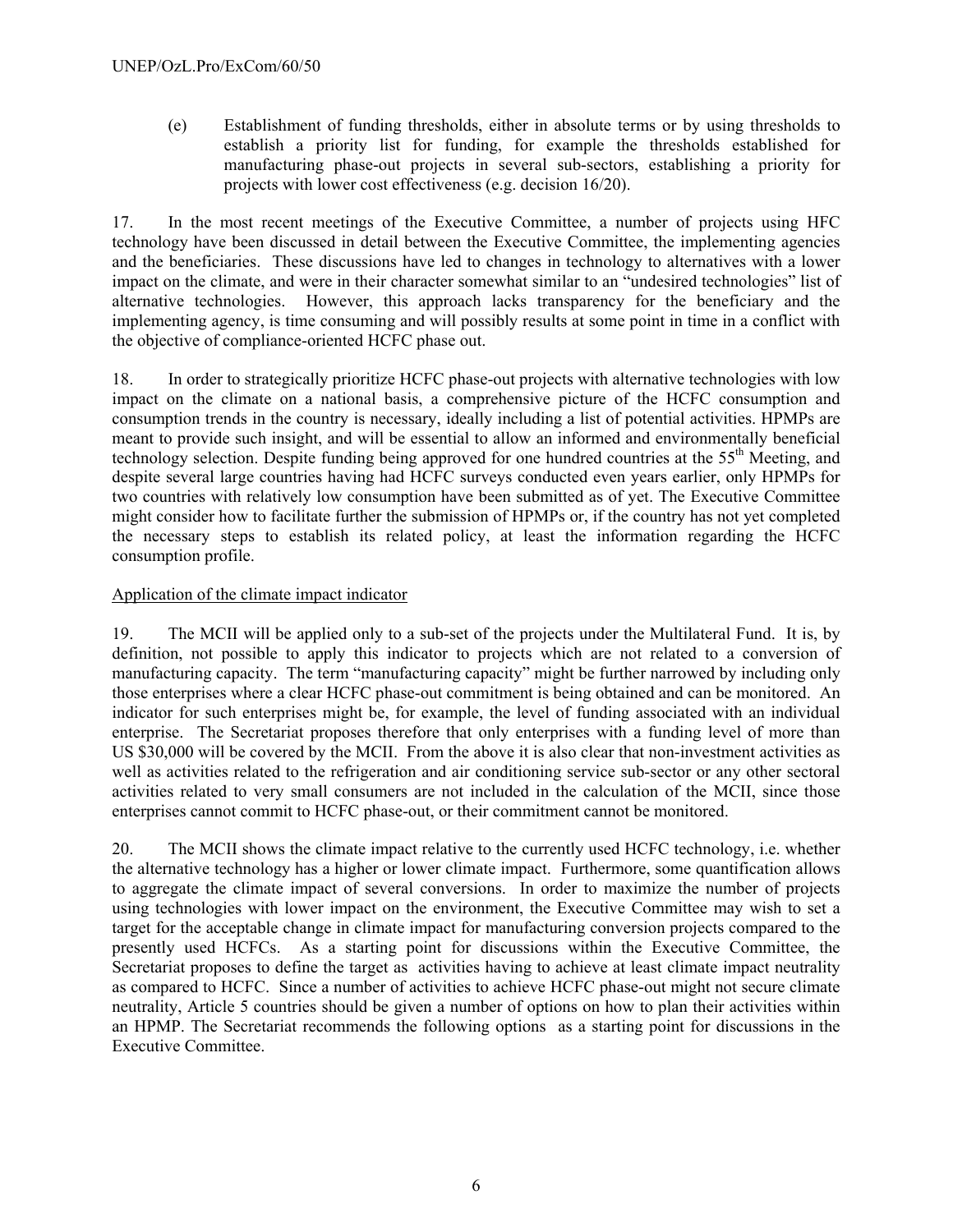21. In case the MCII indicates a higher impact on the climate than the HCFC baseline, the Executive Committee could decide, for activities submitted as one project or plan from the  $62<sup>nd</sup>$  Meeting onward, that the submission is only to be considered if one of the following conditions is being fulfilled:

- (a) That the alternative technology or technologies in the submission are changed to ones with a lower climate impact, leading to an overall equal or lower climate impact than the baseline; or
- (b) To group an activity with a climate impact higher than the HCFC baseline technology with one or several activities with a lower climate impact to achieve an aggregated lower impact than the baseline within the same phase of the HPMP; or
- (c) To take into account further energy savings achieved through additional (sub-) activities related to the conversion, independent of their eligibility, leading to a lower climate impact than the baseline; or
- (d) To accept a lower priority for the activity, for example, to postpone it to the next phase of the HPMP; or
- (e) To demonstrate clearly that it is not possible to comply with the 2013 and 2015 consumption reduction steps without this particular activity and technology choice, within a reasonable cost effectiveness level:

22. In order to provide incentives for activities that lead to a MCII value which is lower, i.e. better than the baseline, the Executive Committee could consider, for example:

- (a) Determining the sector or sub-sector funding thresholds to be higher for projects with a significant positive impact on climate, e.g. due to the necessity of funding safety-related costs as well as covering the potentially increased expenditures for research and trials for less common alternatives;
- (b) Prioritizing projects that have as of yet a low priority. This might, for example, relate to decision 59/11 of the Executive Committee that requests agencies to submit, as a priority, HCFC-141b phase-out projects to enable the reductions in consumption for the years 2013 and 2015 to be met, and to consider HCFC consumption phase-out projects for e.g. HCFC-22 where national circumstances and priorities required their submission, in order to comply with the 2013 and 2015 control measures. The Executive Committee could allow projects replacing HCFC-22 to come forward if they have a significant positive impact on climate; and
- (c) Funding windows and demonstration projects that typically represent reactions of the Executive Committee to specific challenges or opportunities that differ from the mainstream of activities. At this point in time a number of demonstration projects are being prepared, and a mainstream for projects as well as their governing rules have not been established. Consequently the Secretariat is not able as yet to propose any demonstration projects or funding windows.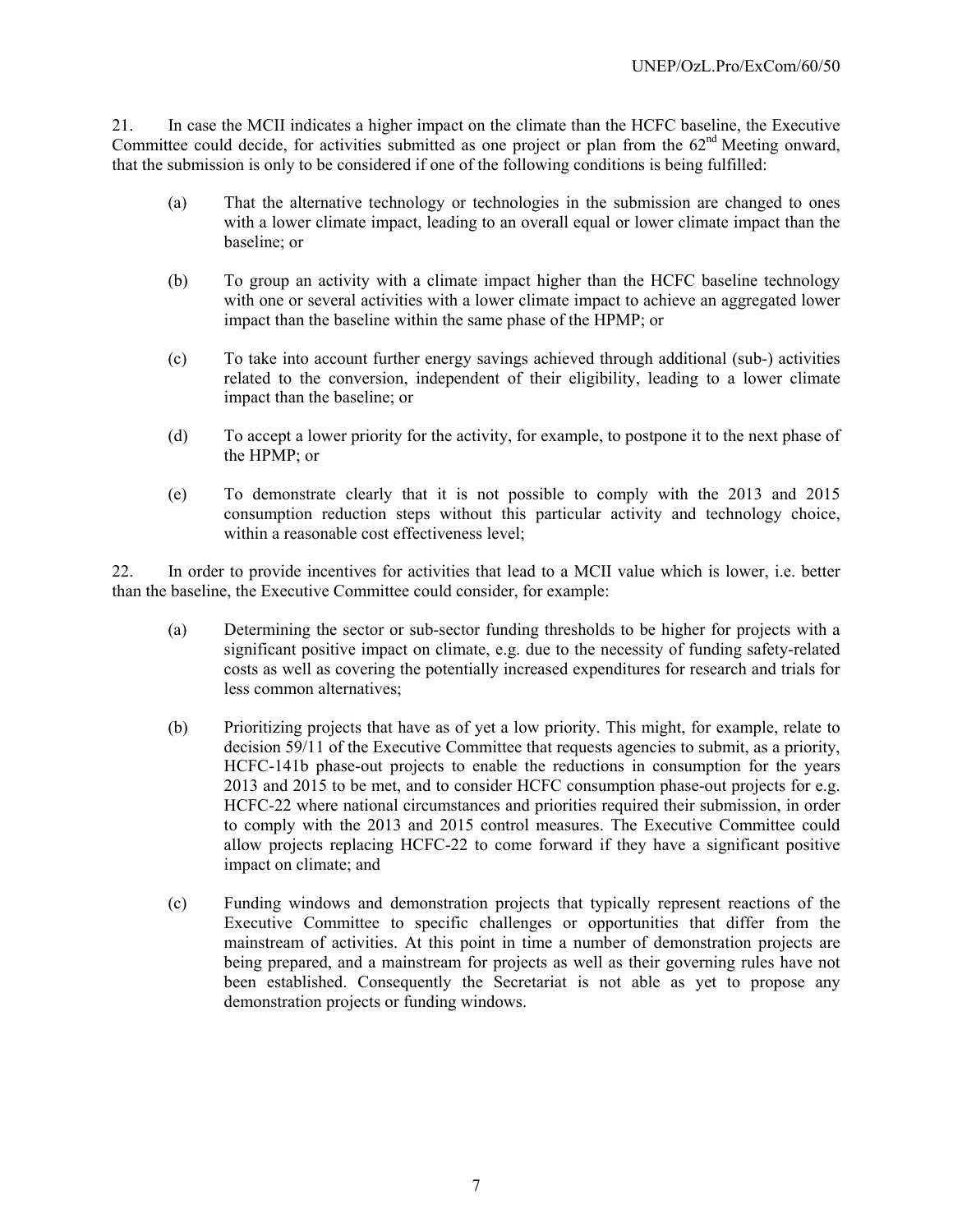## Recommendation

- 23. The Executive Committee might wish to
	- (a) Consider the types of incentives to be associated with the MCII and other relevant questions related to it, using, inter alia, this document, and
	- (b) Request the Secretariat to provide more information or draft guidelines for specific issues, as deemed necessary following the discussion, in time for the  $62<sup>nd</sup>$  Meeting.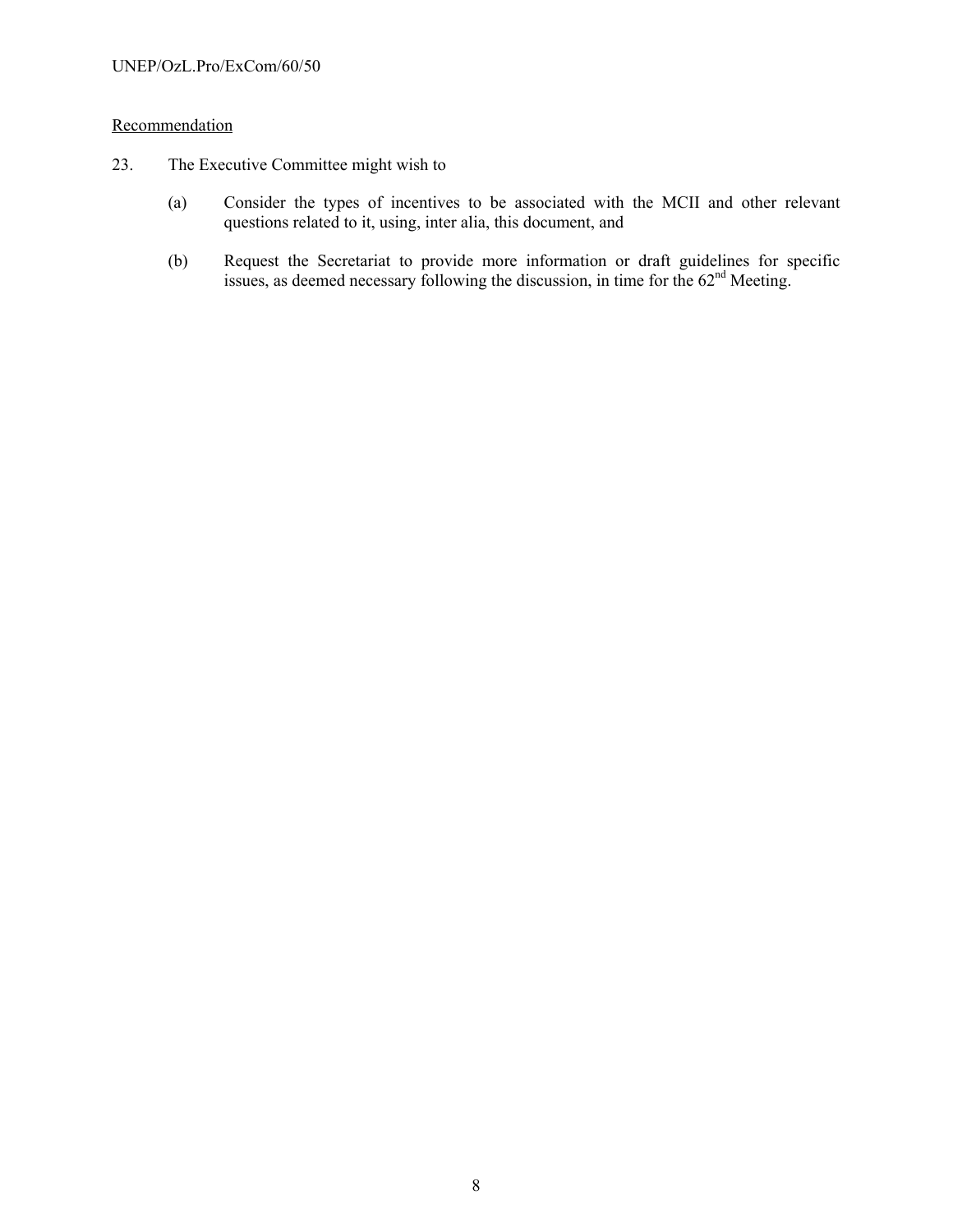## **PART II SPECIAL FUNDING FACILITY**

24. At its 59<sup>th</sup> Meeting, the Executive Committee decided to request the Multilateral Fund Secretariat to consolidate, for consideration at its  $60<sup>th</sup>$  Meeting, the material presented during the Meeting on the Special Funding Facility (hereafter "the Facility"), with any additional contributions submitted by Members by the end of 2009, into a single agenda item addressing the Facility as well as any issues related to decision XIX/6 paragraph 11(b) of the Nineteenth Meeting of the Parties (decision 59/48). Additional contributions were received from the following members of the 2009 Executive Committee: Australia, Germany, and the United States of America. Those comments as well as the proposal from Sweden presented during the 59<sup>th</sup> Meeting are attached as Annexes I to IV.

25. At its 57<sup>th</sup> (UNEP/OzL.Pro/ExCom/57/64), 58<sup>th</sup> (UNEP/OzL.Pro/ExCom/58/49) and 59<sup>th</sup> (UNEP/OzL.Pro/ExCom/59/54) Meetings, the Executive Committee considered documents on how to use US \$1.2 million in funds that were received from the repayment of the Thai chiller loan project at its 55th Meeting that had been set aside. All of these documents are available on the website of the Fund Secretariat.

26. This paper summarizes the work to-date in the light of decisions taken by the Executive Committee and the Meeting of the Parties. It addresses the additional contributions from Members, as appropriate, and provides suggestions to move the process forward, in particular, with respect to decision XXI/2, paragraphs 5 and 6.

# Background

27. The document prepared for the  $57<sup>th</sup>$  Meeting focused on the following four options for the Facility: (i) resource mobilization, (ii) receiving additional voluntary contributions, (iii) concluding agreements with other entities, such as the Global Environment Facility (GEF) to expedite ozone/climate cooperation, and (iv) exploring opportunities to store value accrued from investments made by the Facility through the encashment of carbon credits either from the Climate Development Mechanism  $\overrightarrow{CDM}$  or voluntary markets. The document prepared for the 58<sup>th</sup> Meeting focused primarily on legal and structural matters associated with the Facility. This led to a series of questions from Members that the Fund Secretariat addressed in its paper to the 59<sup>th</sup> Meeting. The document prepared for the 59<sup>th</sup> Meeting also provided a detailed assessment of the ability of the Treasurer to adapt its operation to requests from the Executive Committee, as well as how it would deal initially with the receipt of carbon credits.

28. During the 59<sup>th</sup> Meeting, presentations were made by the World Bank financial department (on advancing funding to maximize benefits), by UNDP (on the possibility of using the Facility for ODS disposal), and by UNIDO (on its integrated approach to ODS disposal). The World Bank also presented its ODS Disposal Study. A detailed account of these presentations and the discussion was included in the Report of the 59<sup>th</sup> Meeting and is provided as Annex  $V$ .

# Definition of the Facility

29. The primary goal of the Facility, and the activities funded by it, would be to maximize climate and other environmental benefits associated with Multilateral Fund activities that are, in effect, not required to achieve compliance with the control measures of the Montreal Protocol. The funds for the Facility would be additional to pledged contributions and would come from Parties and institutions not traditionally contributing to the financial mechanism. Parties and institutions may place restrictions on the use of the funds for various purposes. Otherwise, the procedures for receiving funding from the Facility would be the same as those required for ODS projects. The existing guidelines of the Executive Committee related to *inter alia* project review, administrative costs, monitoring, planning, and other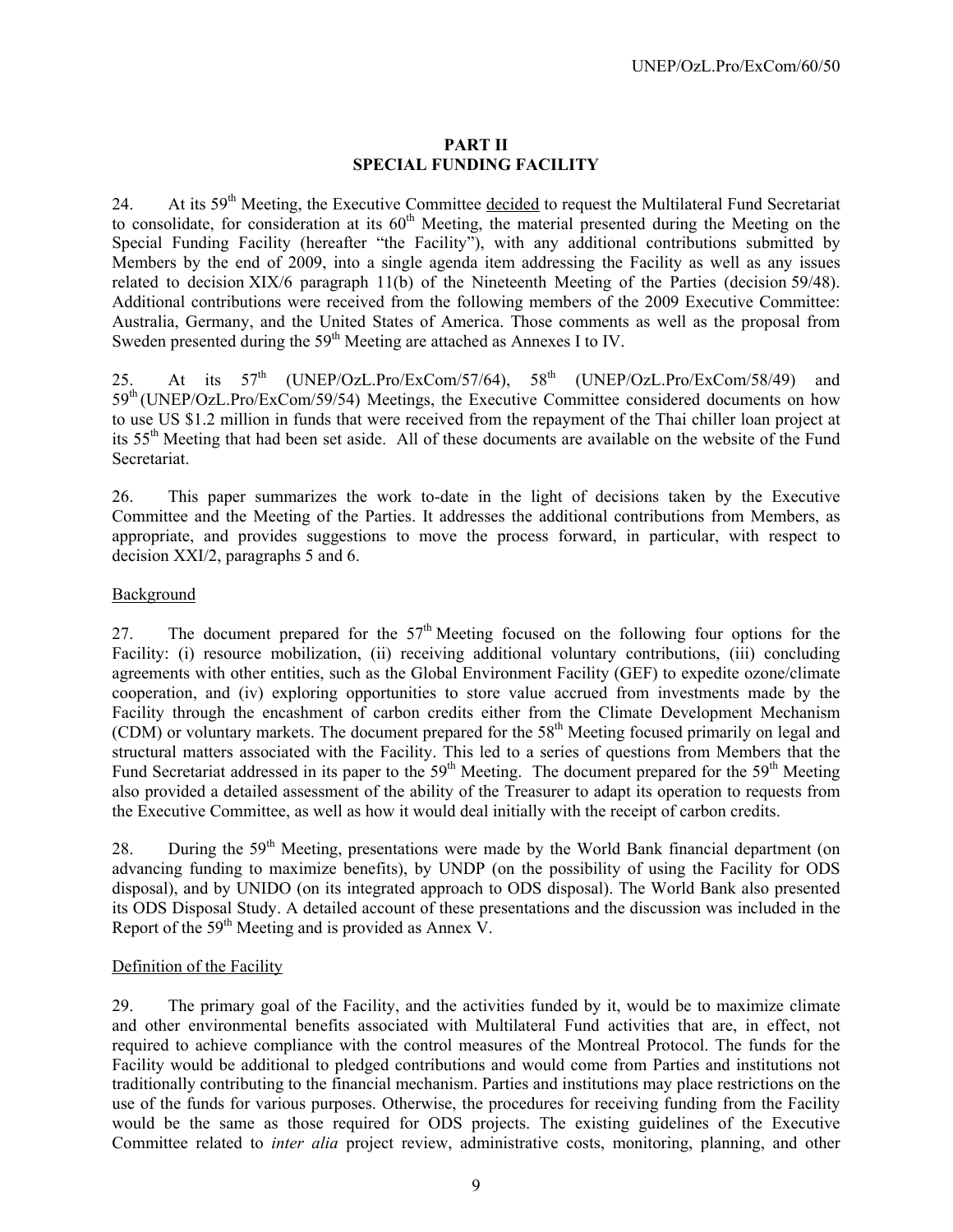reporting requirements would apply to these projects in accordance with any criteria related to the additional funds.

30. The Facility was intended to cover costs associated with activities undertaken in addition to those necessary to comply with the Montreal Protocol. Typically, it was mentioned in the context of 'topping up' financing for HPMPs in order to address costs beyond the most cost-effective option in order to achieve the maximum environmental benefit. Another possible role for the Facility would be to cover costs associated with the disposal of unwanted/waste ODS, an activity that is not considered to be required for compliance with the control measures of the Protocol as emissions are not controlled, but where benefits to the environment and climate can be clearly determined. These activities, if properly structured, could also generate significant carbon credits that could, in part, potentially accrue to the Fund as well as the beneficiary. In the case of accruing benefits to the Fund, these activities could, at a minimum, offset the Fund's investment in them, with a possible premium.

31. The Facility was conceived based on the experience gained in some of the chiller projects. These projects were not required for compliance but they generated substantial additional benefits through the use of co-funding from either the GEF, the CDM and/or national utilities. The additional funding from the GEF resulted in a reduction in the refrigerant component and the CDM provided energy efficiency benefits. The Facility was, therefore, conceived on the understanding that if funds advanced from the Multilateral Fund generate additional income, then its investment, at a minimum, might be returned with the ability to use it for future activities.

32. The Executive Committee may wish to consider agreeing to the definition and criteria for the Facility specified in paragraph 6 above.

# Additionality

33. The concept of additionality is relevant to the Facility because it involves seeking funding beyond the level required for compliance with the control measures of the Montreal Protocol as assessed in triennial replenishments of the Multilateral Fund. The concept of additionality is also important because it is associated with qualifying for carbon credits for an activity that is not required under either a national law or regulation, or under an international agreement such as the Montreal Protocol. Therefore, projects financed by Multilateral Fund resources to cover agreed incremental costs to enable meeting compliance with the control measure of the Montreal Protocol cannot receive carbon credits. However, projects that are not eligible for funding under the Fund would likely qualify for carbon credits of a potentially significant value, given the high global warming potential (GWP) of ODS and some of the ODS alternatives.

34. ODS disposal activities are not required for compliance with the Montreal Protocol control measures. Therefore, the Facility could be used to fund these activities, given that the destruction of waste ODS could generate carbon credits. The Executive Committee has, thus far, only approved demonstration projects for ODS disposal. The guidelines for those projects do not include funding for additional collection and transportation of the ODS for disposal. While the Indicative List of Categories of Incremental Costs includes cost-effective ODS disposal, the collection of ODS for disposal has not been considered to be cost-effective. The collection and transportation of waste ODS is an essential step in generating carbon credits.

35. Additionality with respect to activities associated with the HCFC phase-out through HPMPs is much more uncertain at this time. This uncertainty is due to the fact that HCFC cost guidelines have not been agreed by the Executive Committee and the Parties are also discussing a possible HFC phase-down amendment to the Montreal Protocol, which could affect a Party's ability to move to HFCs as alternatives. If HFCs or ODS destruction were to be controlled by the Protocol, carbon credits for phase-out or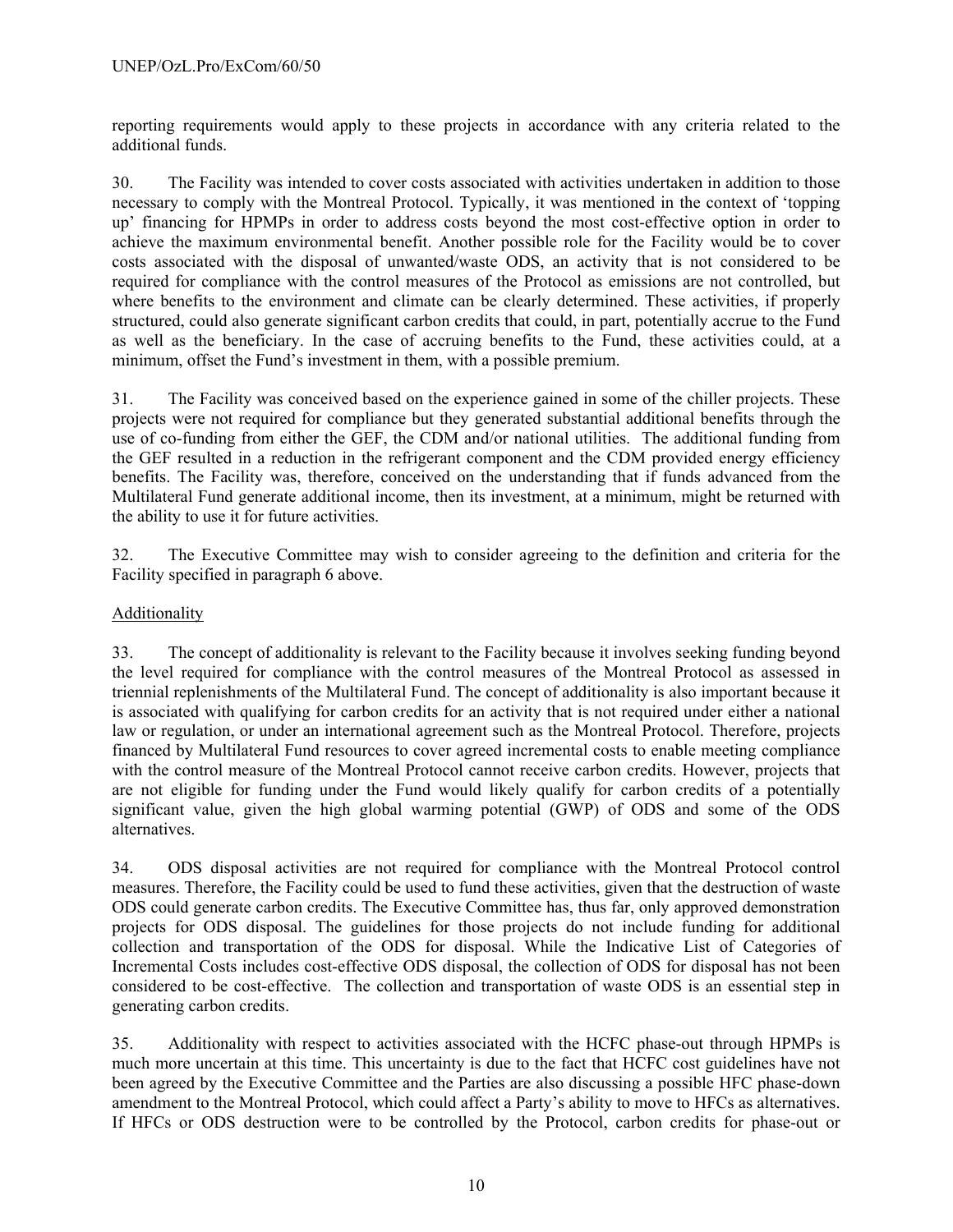destruction activities would not likely be available, with the possible exception of accelerated actions beyond the control measures or matters related to energy efficiency savings.

36. The Multilateral Fund climate impact indicator provides a tool for assessing the climate impact of several alternative technologies as compared to a baseline (such as a HCFC scenario). If combined with the information in project proposals related to the costs of different alternatives, the indicator can form a basis for calculating the difference between an eligible, cost-effective conversion funded by the Multilateral Fund and an alternative project approach. The indicator can be used to "minimiz[e] other impacts on the environment, including on the climate, taking into account global-warming potential, energy use and other relevant factors" as suggested in decision XIX/6, paragraph 11 (b). Although this refers only to HCFC phase-out, the same would also apply to projects related to ODS disposal because, in this case, the basis would only be the GWP of the ODS that would otherwise be emitted into the atmosphere.

# Methodologies/protocols/standards for carbon credits

l

37. There are currently three approved methodologies/protocols/standards for generating carbon credits from ODS destruction in the voluntary/pre-compliance carbon markets at the Chicago Carbon Exchange, the Carbon Action Reserve, and the Voluntary Carbon Standard.

38. The Carbon Action Registry and the Voluntary Carbon Standard allow for international participation with respect to quantities of ODS destroyed in the United States. Carbon markets are being established globally with a view to the expected future compliance requirements. Project preparation funds for ODS disposal demonstration projects are being used to develop proposals that would allow for the sale of destruction credits in carbon markets.

39. Several methodologies and standards have also been developed that could be used as part of the overall HPMP co-funding activities<sup>3</sup>. However, although carbon credits exist for ODS disposal at present, the future of the CDM is uncertain but it is generally expected that it will be continued in some form.

40. Methodologies can be developed by consultants as well as implementing agencies, bilateral agencies, governments and secretariats. There are several methodologies that might contribute to ODS disposal and HCFC phase-out activities. Each methodology might also require modification to meet the needs of the markets through which the resulting credits are sold. Each methodology might also need to include an element that allows for up-front investment from the Multilateral Fund.

41. The types of methodologies/standards that may need to be developed include those that address the following issues:

- (a) To enable carbon credits to be available for destruction facilities in Article 5 countries (this could result in several standards);
- (b) To enable carbon credits to be available as a result of HCFC destruction;
- (c) To accelerate the phase-out of HCFCs beyond what is required by the Montreal Protocol;

<sup>&</sup>lt;sup>3</sup> Relevant CDM methodologies: Chiller (AM0060), Energy efficient domestic refrigerators (AM0070), Avoidance of HFC emissions in Standalone Commercial Refrigeration Cabinets (AMS.III.AB), Avoidance of HFC emissions in Poly Urethane Foam (PUF) manufacturing (AMS.III.N), and Energy Efficiency and HFC-134a Recovery in Residential Refrigerators (AMS.III.X).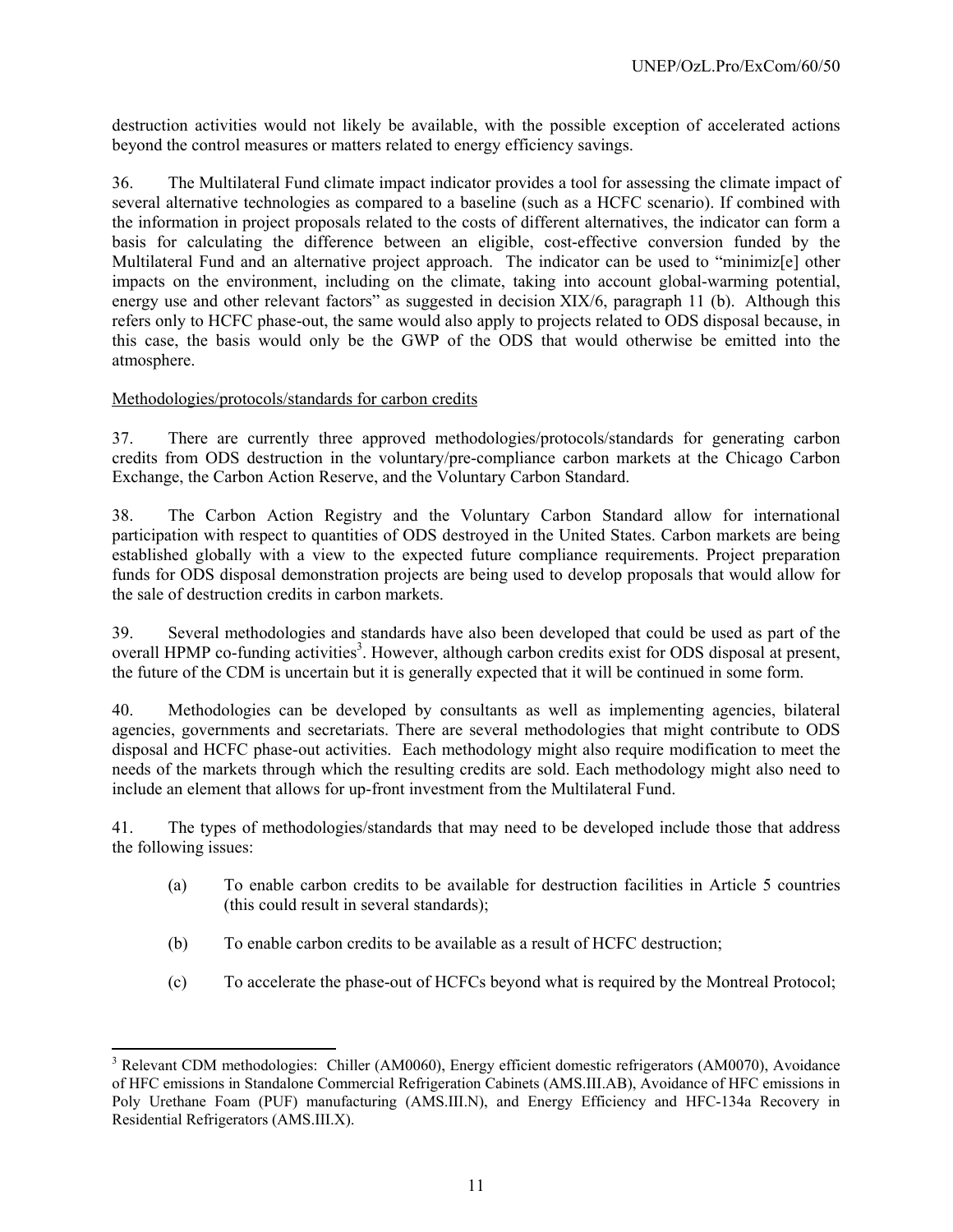- (d) To facilitate energy efficiency and low-GWP activities in small- and medium-sized enterprises;
- (e) To facilitate energy efficiency and low-GWP activities in the transportation sector; and
- (f) To enable the conversion from HCFCs to low-GWP alternatives without the HFC stage, where some proportion of the related costs fall outside of the Multilateral Fund.

42. Each of the implementing agencies has included the development of methodologies as part of their resource mobilization requests (including some for methodologies identified above). Requests for resource mobilization have been submitted as work programme activities in the work programmes of UNDP (UNEP/OzL.Pro/ExCom/60/17), UNIDO (UNEP/OzL.Pro/ExCom/60/19), and the World Bank (UNEP/OzL.Pro/ExCom/60/20). A bilateral request has been submitted by Italy (UNEP/OzL.Pro/ExCom/60/16). All of these will be considered at this  $60<sup>th</sup>$  Meeting.

43. If it so wishes, the Executive Committee could also request the Fund Secretariat to coordinate the development of methodologies such as those listed above that are linked to the operation of the Multilateral Fund. This would ensure Executive Committee oversight over the process with likely cost savings from support costs. The work could be undertaken through several consulting firms that are engaged in developing such methodologies that are available to the bilateral and implementing agencies as well as the Fund Secretariat.

44. The Executive Committee may wish to request the Fund Secretariat to review the possible methodologies and recommend new methodologies that might be associated with Fund activities for consideration at the 62<sup>nd</sup> Meeting.

# Monitoring and value of carbon credits

45. The value of carbon credits to potential investors depends largely on the clarity of the climate benefit of the methodology/standard, the reputation of the body affiliated with the projects, and the associated means of monitoring and verifying the outcome. The proposals on resource mobilization currently presented for consideration at the  $60<sup>th</sup>$  Meeting of the Executive Committee highlights that the reputation of the Montreal Protocol and the Multilateral Fund should add credibility to any carbon credits generated by the activities of the Fund. The well-established monitoring systems within the Executive Committee, and verification processes established by multi-year agreements, would also add credibility to credits regardless of the entity ultimately responsible for verification. There are also several consulting firms that provide verification of reductions in  $CO<sub>2</sub>$  emissions.

46. There has been much discussion about the fluctuating value of carbon credits. Any credits would likely be encashed as soon as possible to avoid significant volatility as no investment function would be appropriate or likely under the existing Treasury agreement. Efforts will be made to minimize the time gap between the decision of the Committee and encashment, thereby minimizing any loss due to the sale of carbon credits at values indicated to the Executive Committee at the time of approval.

47. Although, historically, there have been significant variations in the value of credits in the carbon markets – from between US \$1 to US \$25 per  $CO<sub>2</sub>$  equivalent unit – credits from Fund activities would generate income that is likely to be much greater than the initial capital investment from the Facility. The extremely high GWP of CFC-11, for example, at  $10,720$  CO<sub>2</sub> per one kilogram of CFC-11, means that the destruction of even only one metric tonne of CFC-11 would have a carbon value of between US \$10,720 to US \$268,000, depending on the current value of the credit. Given the obvious climate benefit (the immediate destruction of a significantly global-warming industrial gas) and the fact that this activity is backed by the Montreal Protocol and the Multilateral Fund, the value should be probably in the higher ranges and could provide benefits to governments, the Fund, and the beneficiaries.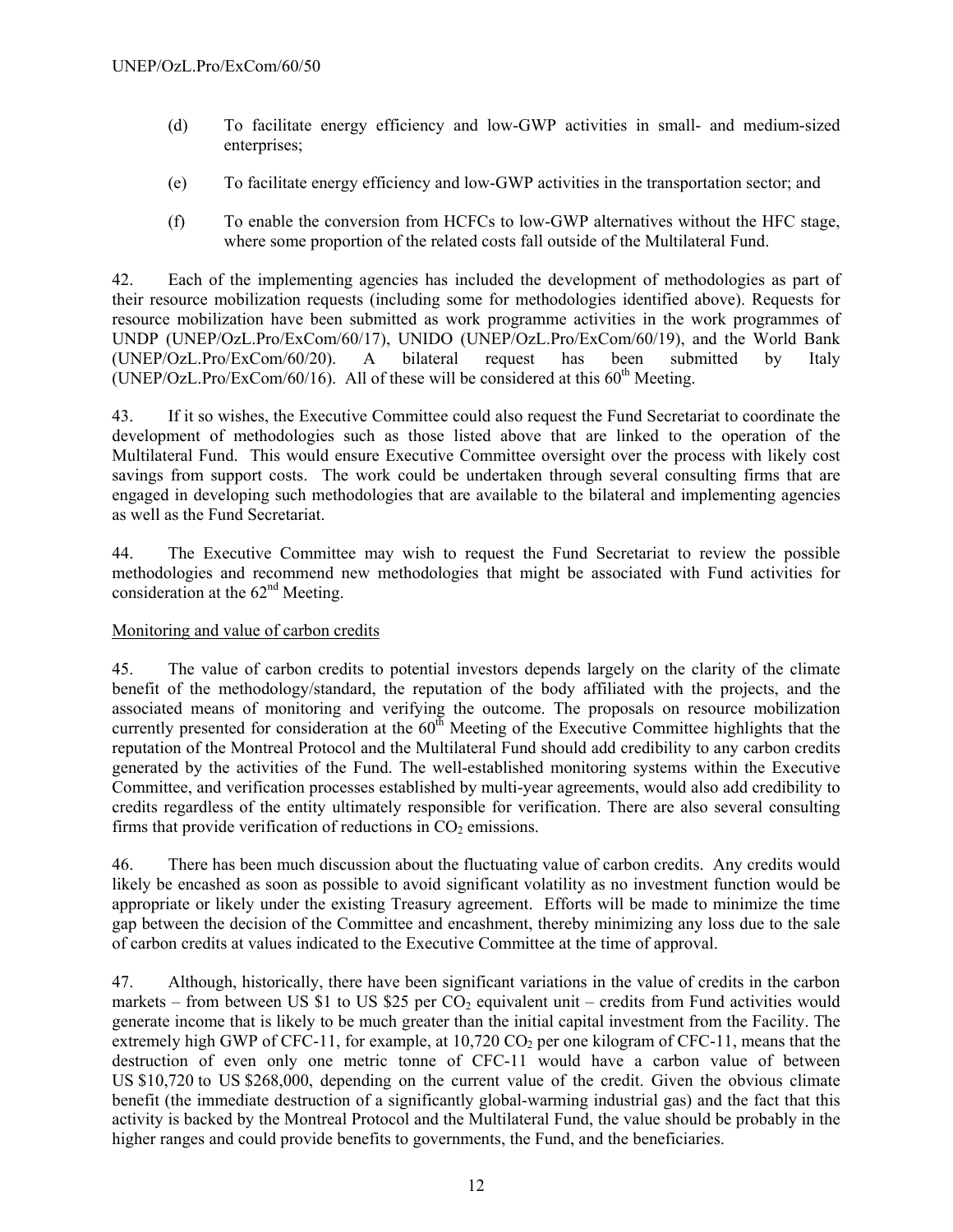# Additional Voluntary Contributions

48. Co-funding and additional voluntary contributions have been a part of the Multilateral Fund since its inception. Therefore, there is no legal issue associated with the ability of the Fund, or its implementing agencies, to receive voluntary contributions. The Fund has received additional voluntary contributions from Canada for administrative purposes, but also from other governments through host country agreements, additional support provided for regional network meetings, special events, and technical support activities funded by agencies from general funds. Additional contributions represent a straightforward separate accounting entry for the Fund. The US \$1.2 million returned from the Thai chiller loan project, considered by the Executive Committee as additional income, is held in a separate account awaiting the Committee's determination on its use. The larger and more complex the Facility, the greater will be the need for any additional measures with respect to accounting.

49. There have been counterpart contributions associated with compliance-related projects, usually provided by beneficiary enterprises themselves. In many cases, the counterpart contributions have been part of the funding that covered activities that were not classified as eligible under the guidelines of the Fund. These include, for example, capacity expansion and technological upgrades that were not required for compliance. This could be compared to environmental objectives for technological upgrades for energy efficiency and expansion into technologies using climate-friendly industrial gases. Unlike the GEF, which requires data on counterpart contributions as part of many of its activities, the Fund has not systematically tracked these data. However, identification of co-funding sources is expected to be part of the HPMPs as indicated in the guidelines for HPMP preparation.

50. At the Twenty-first Meeting of the Parties, the Executive Committee was requested to continue its deliberations on the Facility and to report on these deliberations, including possible options for the Facility, as appropriate, to the  $30<sup>th</sup>$  Meeting of the Open-ended Working Group (decision XXI/2, paragraph 5). The Executive Committee may wish to forward this document, along with an additional annex (to be called Annex VI), containing the excerpt from the Report of the  $60<sup>th</sup>$  Meeting on this agenda item in accordance with decision XXI/2, paragraph 5.

51. The Twenty-first Meeting of the Parties also called upon Parties and institutions not traditionally contributing to the financial mechanism, to consider making additional support available to the Multilateral Fund for destruction of ODS, if they were in a position to do so (decision XXI/2, paragraph 6).

52. It should be noted that in responses to decision 55/43 (i), the Chief Officer wrote to institutions not traditionally contributing to the Fund including the African Development Bank (AfDB), the Asian Development Bank (ADB), the European Bank for Reconstruction and Development (EBRD), the Fonds Français pour l'Environnement Mondial (FFEM), the GEF, the Inter-American Development Bank (IADB), and the Nordic Environment Finance Corporation (NEFC). The Secretariat received positive feedback. Moreover, the Ozone Secretariat conveyed decision XXI/2 to the Parties to the Protocol.

53. The above decision could result in additional resources and therefore it appears to constitute a mandate from the Parties for the Fund to receive any additional contributions for the destruction of ODS. To fully implement this, the Fund Secretariat proposes this as an activity for the Special Funding Facility and seeks guidance from the Committee on how to take decision XXI/2 paragraph 6 forward.

54. These funds could be used to initiate activities for which carbon credits might be issued in respect of the  $CO<sub>2</sub>$  equivalents of destroyed ODS. They would serve to capitalize the Special Funding Facility with resources additional to the Multilateral Fund, which, in turn, could serve as a means for Article 5 countries to access or leverage capital in order to fund the activities required to attract carbon credits. To ensure sufficient capacity to deal with any additional funds and the related projects, the Fund Secretariat is seeking approval for additional support from donors to provide Junior Professional Officers (JPOs)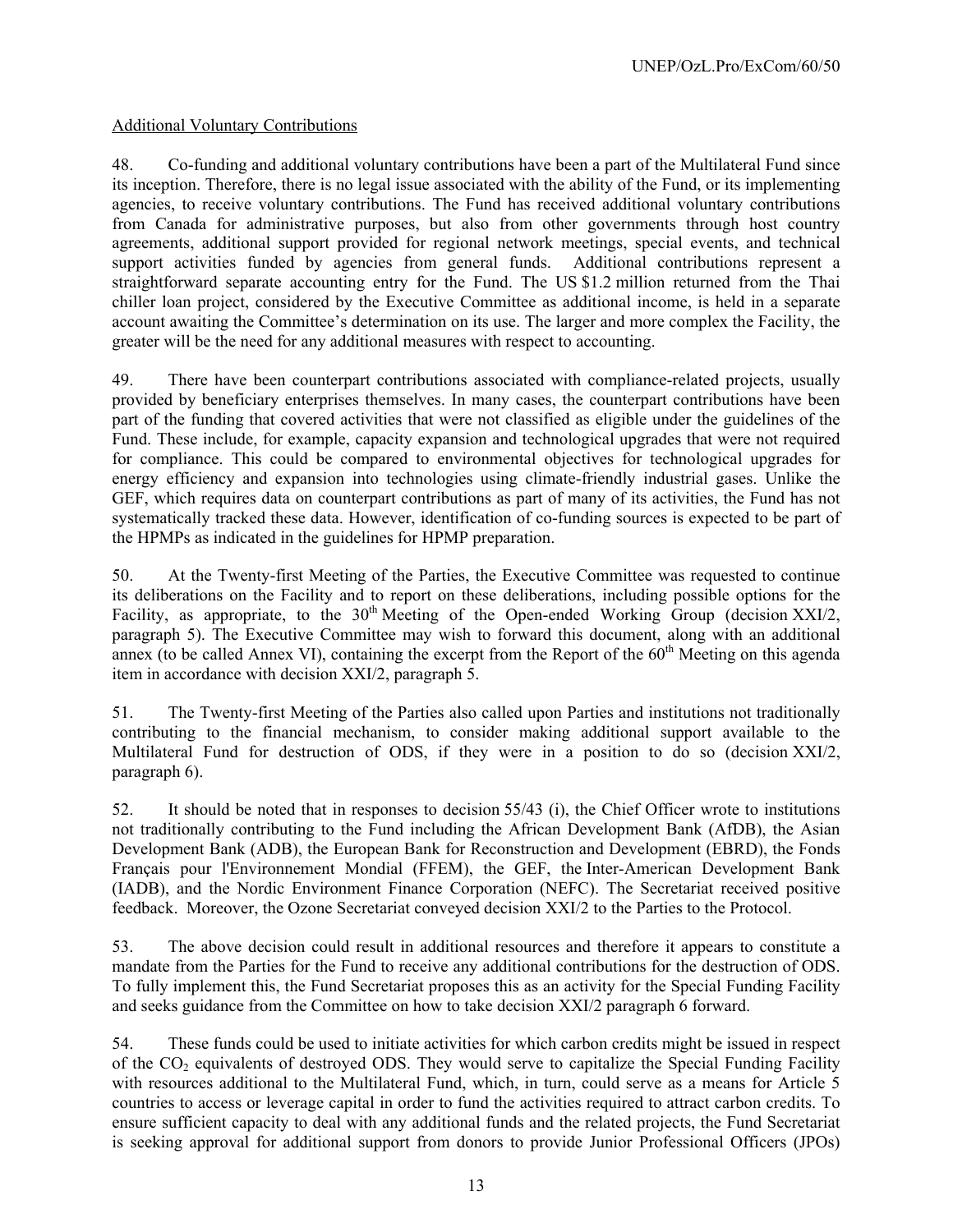and/or staff from the non-reimbursable loan (NRL) programme through UNEP to the Multilateral Fund **Secretariat** 

55. The Executive Committee may wish to consider requesting the Fund Secretariat to continue its efforts to collect additional resources for ODS disposal for the Special Funding Facility in the light of decision XXI/2, paragraph 6.

# GEF Memorandum of Understanding

56. Although the afore-mentioned chiller projects received additional funding from the GEF (and, eventually, from CDM credits), there were delays of up to three years associated with receiving the GEF funds. Some of the delay related to prioritizing the ozone-related chiller projects in the climate change programmes of Article 5 countries. Moreover, the GEF's resource allocation framework has increased the difficulty of including ozone-related components in climate programme allocations. This has led to a suggestion that a Memorandum of Understanding (MOU) be concluded between the Multilateral Fund and the GEF. The GEF has indicated to the Secretariat in informal discussions that there should be funds available from GEF-V for ozone-related climate activities.

57. The GEF-V replenishment negotiations will be completed during 2010. The Fund Secretariat has approached the GEF with respect to funding for additional climate activities associated with HCFC phase-out and the possibility of funding for ODS destruction. One proposal that has been discussed by Executive Committee members involves GEF funding for the Multilateral Fund to enable 'one-stop shopping' for financing for climate benefits associated with ozone projects. This would depend largely on the outcome of the GEF-V replenishment with respect to climate funding and ODS disposal funding. If the GEF Assembly requests special funding windows to support decision XXI/2 with respect to ODS destruction and climate-related aspects in HCFC phase-out projects, the Executive Committee might enter into an MOU with the GEF Council to facilitate the transfer of funds to the Facility for these purposes.

58. The Executive Committee may wish to request the Chief Officer to write to the CEO/GEF Council forwarding the decision of the Parties suggesting GEF support to capitalize the Multilateral Fund's Special Funding Facility both for ODS collection and HCFC phase-out as requested in decision XXI/2, paragraph 6.

# Value of the Facility for ODS Disposal

59. The Task Force on the Replenishment (2009-2011) has considered numbers from implementing agencies and national ozone units, which indicate a total of between 9,000 and 12,000 metric tonnes of unwanted ODS in all Article 5 Parties. Another study published as Executive Committee document UNEP/OzL.Pro/ExCom/48/42 indicates that between 1,200 and 1,500 metric tonnes of unwanted and/or contaminated material could become available each year. Taking into account costs of collection, transport and storage (the up-front costs needed to enable carbon credits for ODS destruction) based on estimates of US \$6 per kilogramme, TEAP estimated a cost of US \$54 million for ODS disposal activities until 2015.

60. The Executive Committee may wish to set an initial target of US \$54 million in voluntary contributions to address decision XXI/2, paragraph 6, to provide additional resources to the Multilateral Fund for ODS disposal, while agreeing to continue to study the level of funding needed.

#### Use of US \$1.2 million allocated to the Facility to-date

61. One option discussed for the US \$1.2 million returned from the Thai chiller loan project was to mobilize resources to develop methodologies, study options, build capacity and develop project proposals. The Committee has not yet approved any such requests, but the development of proposals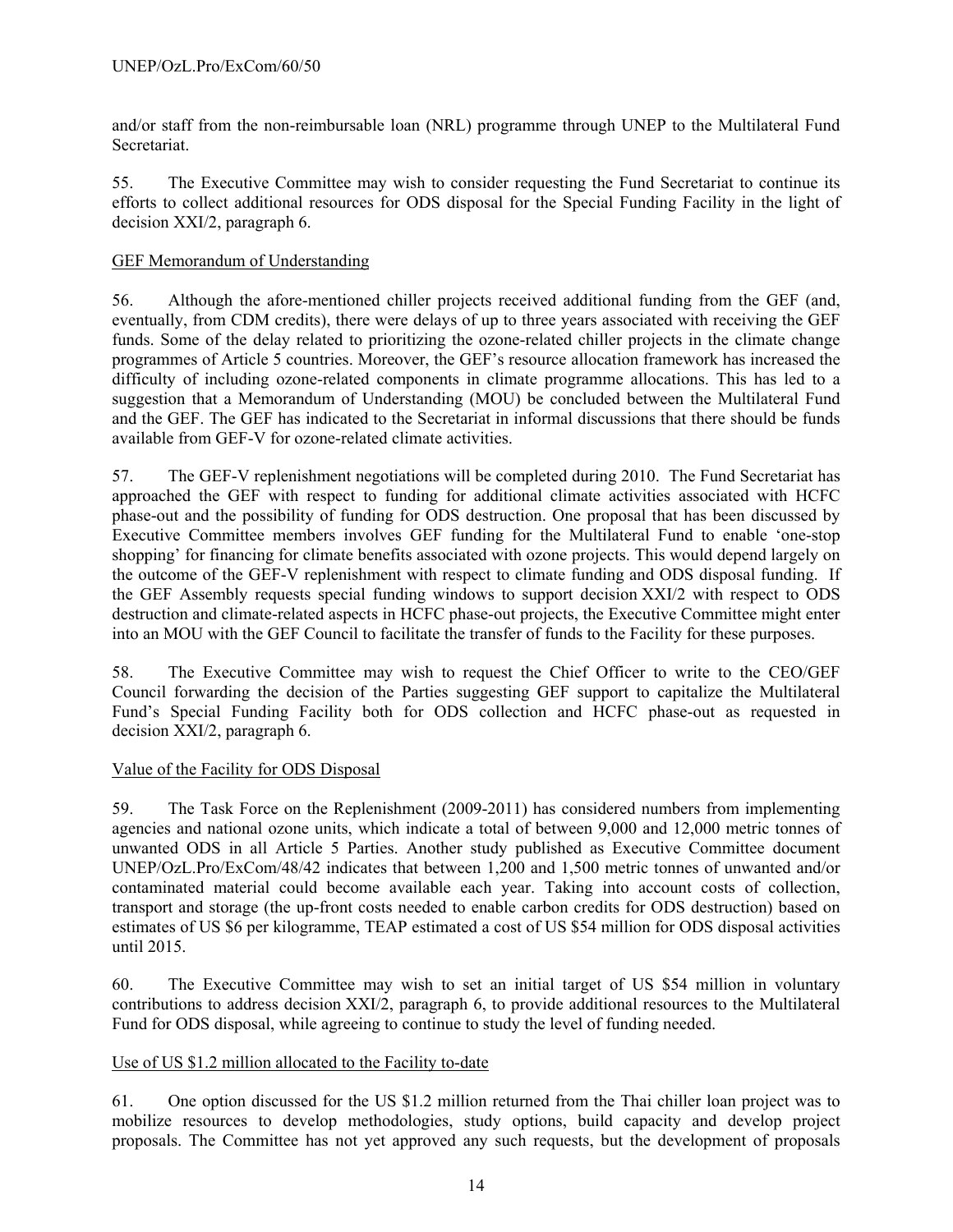using methodologies for carbon credits associated with ODS disposal is part of the project preparation of several demonstration projects. Implementing agencies have also indicated the need to use resource mobilization for capacity building in the implementing agencies which might be more closely related to administrative costs and core unit costs. Capacity building to address activities beyond those required for compliance with the control measure of the Montreal Protocol will also be needed by the Fund Secretariat and the Treasurer.

62. The original intent of the Facility was to top-up funding and provide a one-stop shop for developing countries to obtain funds through one project approval covering simultaneous ozone and climate activities that could generate carbon credits at a value much greater than the initial investment. Instead of using the funds allocated to the Facility for resource mobilization, the Executive Committee may wish to use them for this intent thereby providing an indication of the type of activities that could be funded from the additional resources. Potential contributing Parties, and institutions not traditionally contributing to the Fund, would then have a clearly defined example of the type of funding for the Facility. At this time there are limited resources, but these are sufficient to address some existing requests.

63. The Committee may wish to focus initially on ODS disposal as implied by decision XXI/2. The UNIDO/France ODS disposal project in Mexico before the Executive Committee at its current meeting has activities in it beyond those considered eligible costs, in particular for collection, which could generate carbon credits with a significant value attached. Approving additional funding for ODS destruction from additional resources would also enable the Executive Committee to report to the Meeting of the Parties on its actions with respect to implementing decision XXI/2.

64. The Executive Committee may wish to use the existing funds in the Special Funding Facility for those ODS disposal activities that are not considered eligible under the Multilateral Fund in projects before the current meeting, in the light of decision XXI/2, paragraph 6.

#### Secretariat's recommendation

- 65. The Executive Committee may wish to consider:
	- (a) Noting the document entitled "A Special Funding Facility (decisions 59/45(b) and 59/48)" as contained in UNEP/OzL.Pro/ExCom/60/50;
	- (b) Agreeing to forward the present document to the  $30<sup>th</sup>$  Open-ended Working Group Meeting along with an additional annex (to be called Annex VI), containing the excerpt from the Report of the  $60<sup>th</sup>$  Meeting on this agenda item in accordance with decision XXI/2, paragraph 5;
	- (c) Providing guidance on how to take forward the call from the Meeting of the Parties in decision XXI/2 paragraph 6;
	- (d) Discussing the suggestions provided by the Fund Secretariat in the light of the contributions submitted by Australia, Germany, and the United States of America pursuant to decision 59/48, including:
		- (i) Agreeing to the definition and criteria for the Special Funding Facility specified in paragraph 6 above;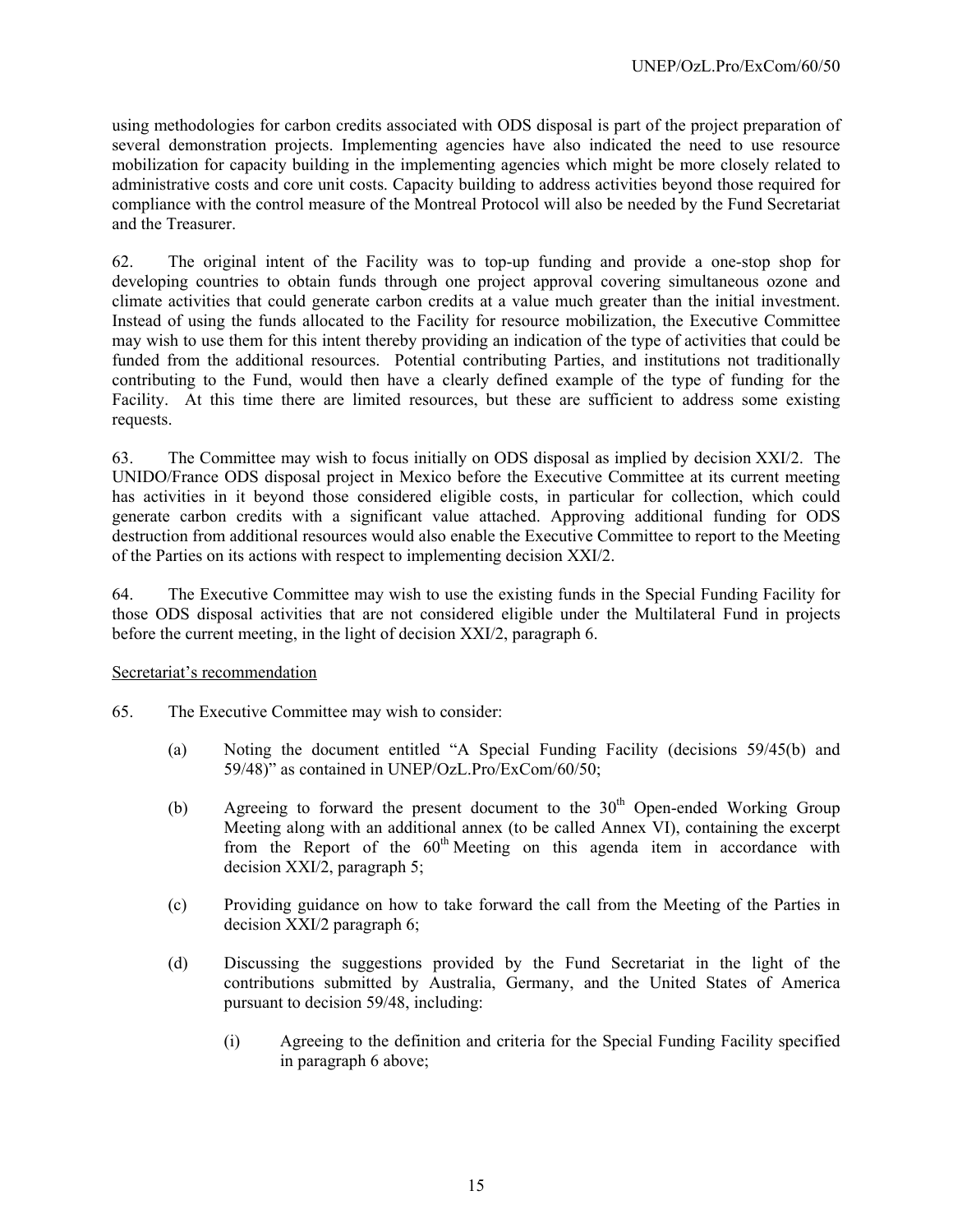- (ii) Requesting the Fund Secretariat to:
	- a. Continue its efforts to collect additional resources for ODS disposal in the light of decision XXI/2, paragraph 6;
	- b. Review the proposed methodologies for carbon credits and recommend new methodologies that might be developed for consideration at the  $62<sup>nd</sup> Meeting$ ;
- (iii) Setting an initial target of US \$54 million in voluntary contributions to the Multilateral Fund to address decision XXI/2, paragraph 6 to provide assistance for ODS disposal while agreeing to continue to study the level of funding needed; and,
- (iv) Using the existing funds in the Special Funding Facility for an ODS disposal activity contained in projects at the current meeting that are not considered eligible under the Multilateral Fund in the light of decision XXI/2, paragraph 6.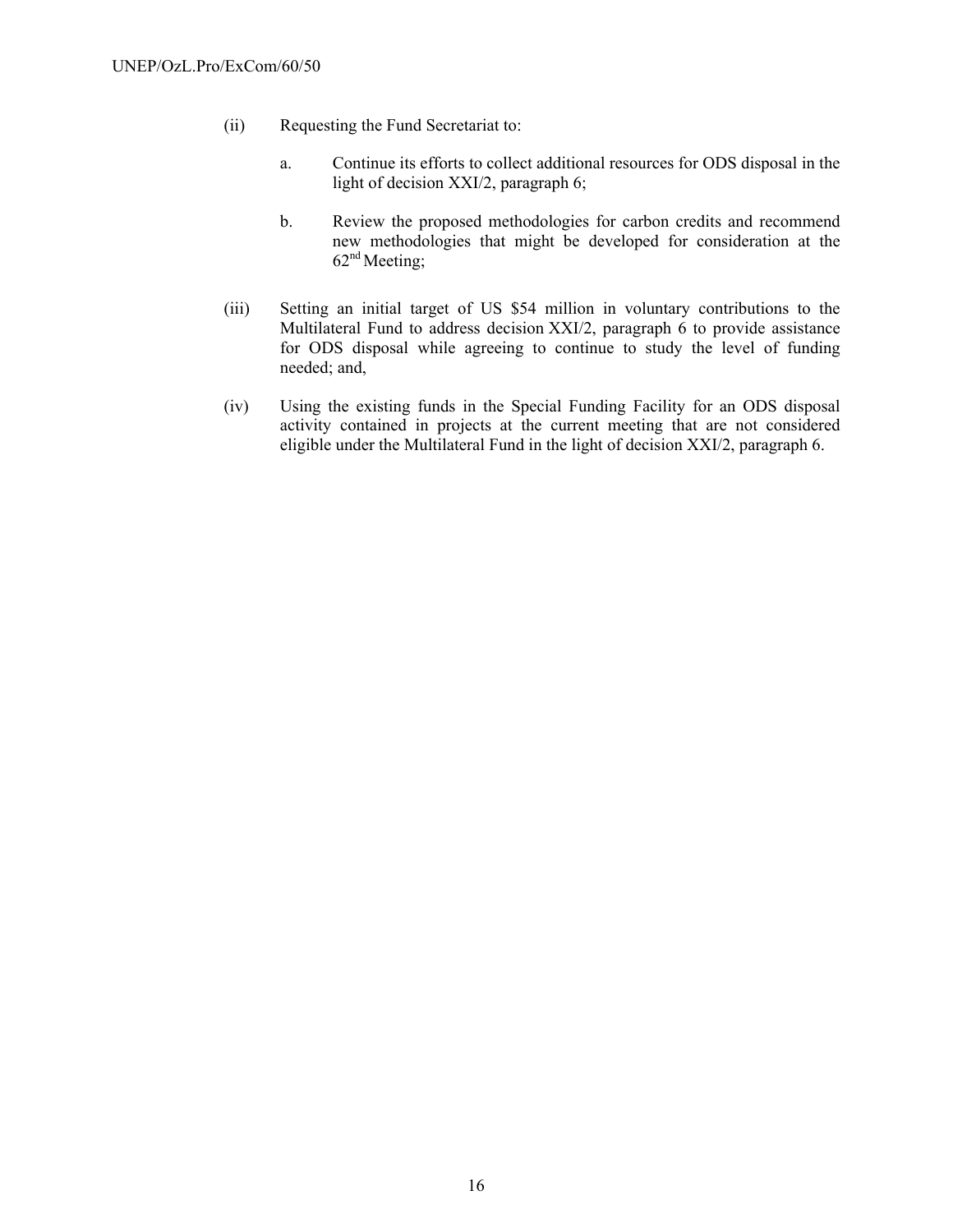# **Annex I**

#### Submission by Australia pursuant to decision 59/48 of the Executive Committee of the Multilateral Fund

# **Views on a special funding facility for climate benefits and other issues related to decision XIX/6, paragraph 11(b) of the 19th Meeting of the Parties**

Ever since the phase-out of HCFCs was accelerated through decision XIX/6 of the Parties, the Executive Committee has considered what appropriate course of action to undertake in response to paragraph 11(b) of this decision, which essentially states that:

*the Executive Committee, when developing and applying funding criteria for projects and programmes,…give priority to cost-effective projects and programmes which focus on, inter alia substitutes and alternatives that minimize other impacts on the environment, including on the climate, taking into account global warming potential, energy use and other relevant factors*.

The focus of the ExCom's deliberations, with respect to this request from the Parties, has implicitly or explicitly been based on the premise that co-benefits to the climate system from the phase-out of HCFCs should be encouraged or, at the very least, that potential "dis-benefits" to the climate system from the phase-out should be avoided. Up to now, the ExCom has addressed this complex issue in a piece-meal manner through several decisions and initiatives, including the following:

- Encouraging countries and agencies, in the context of the Guidelines on the preparation of HCFC Phase-out Management Plans (HPMPs), to explore potential financial incentives and opportunities for additional resources to maximize the environmental benefits from HPMPs pursuant to paragraph 11(b) of decision XIX/6 of the 19<sup>th</sup> MOP *(Decision 54/39, paragraph (h))*;
- Considering establishing a special facility to be financed from loans and voluntary contributions, with a view to possibly generating co-financing from the carbon markets, in order to pay the additional costs associated with maximizing the climate benefits of the HCFC phase-out or to provide further support for the destruction of ODS (i.e. the special facility);
- Developing, through the Secretariat, a methodology to quantify the climate impacts of HCFC alternative technology options and assess the additional costs associated with technologies that generate greater benefits to the climate system, in comparison to the most cost-effective technology option (i.e. the Multilateral Fund Climate Change Indicator);
- Considering requests from UNDP, UNIDO and the World Bank for funds to prepare strategies for mobilizing co-financing for the HCFC phase-out, with a view to fulfilling the requirement of the Guidelines for the preparation of HPMPs;
- Within the context of negotiating cost guidelines for the phase-out of HCFCs, considering the option of the MLF paying a certain amount above cost-effectiveness thresholds for safety measures associated with the adoption of hydrocarbon technology – thus, paying for some climate co-benefits by providing a financial incentive to avoid of HFC technology.

It should be noted that it is now more than two years since Decision XIX/6 was taken and, since then, the Parties have taken additional decisions which reinforce the ExCom's responsibility with respect to considering the climate co-benefits of the MLF's activities. With a view to achieving climate co-benefits, decision XX/7, on the environmentally sound management of banks of ODS, requests the ExCom to consider pilot projects for the destruction of ODS, focussing on ODS with high-GWPs. Again, in the context of the HCFC phase-out, decision XXI/9 requests the ExCom to consider providing additional funding and/or incentives for additional climate benefits where appropriate.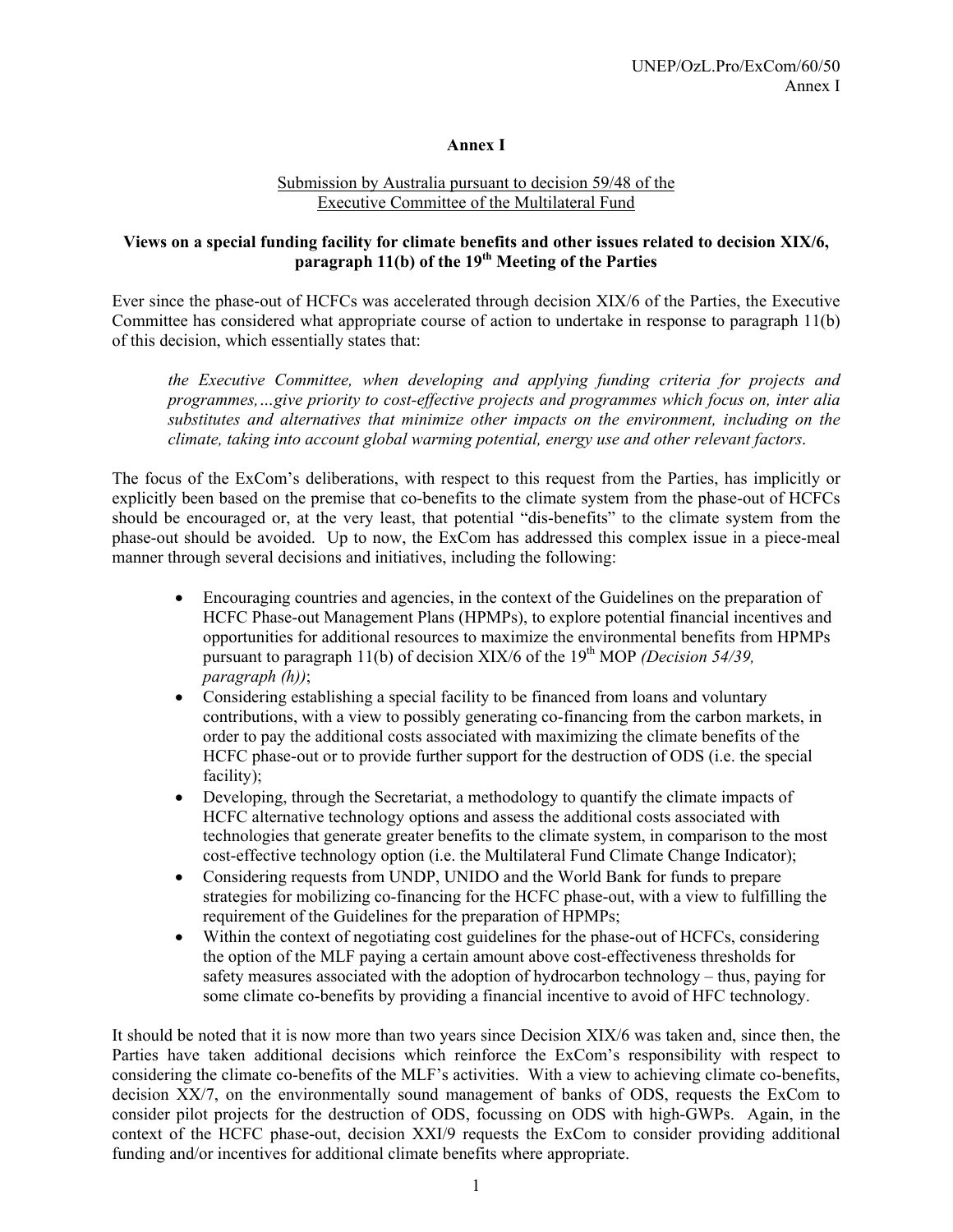ExCom discussions on climate-related issues have at times been very interesting, while at others, rather unproductive, in part because the ExCom does not have overall objectives or an approach which would guide the extent to which the Multilateral Fund should be responsible for promoting or financing the potential climate co-benefits of its activities. Indeed, some ExCom members have found it challenging to perceive the usefulness of the evolving Multilateral Fund Climate Change Indicator, because the ExCom has not taken any specific decision indicating that the MLF, or any possible special facility within the MLF, should pay for any costs over and above the most cost-effective HCFC alternative technology in order to achieve quantifiable benefits to the climate. With respect to the special facility, it is difficult for the ExCom to consider the objectives and scope of such a facility, when it has yet to consider to what extent measures to maximize the climate co-benefits from the HCFC phase-out could or should be funded directly by the MLF itself, and the terms and conditions of such funding.

In Australia's view, all of these issues are related and ultimately need to be integrated into a comprehensive approach or strategy to give effect to paragraph 11(b) of decision XIX/6, as well as other decisions taken by the Parties which relate to the climate issue. In fact, without such a comprehensive approach, there is a risk that decisions taken on individual issues will not be consistent or mutually supportive, rendering any actions intended to promote climate co-benefits from the phase-out of HCFCs or disposal of ODS possibly ineffectual.

Australia, therefore, welcomes the opportunity, provided by decision 59/48, for the ExCom to have an integrated discussion at its 60<sup>th</sup> Meeting on the special facility as well as any issues related to decision XIX/6 paragraph 11(b). In our view, the Committee should initially frame its deliberations in terms of developing a comprehensive approach to maximize the climate co-benefits of the MLF's activities (principally in relation to the HCFC phase-out) from which decisions on issues such as the special facility, resource mobilization and the use of climate impact indicators may or will follow.

Australia does not have a specific approach to propose at this point, as we believe that the way forward on such an important and challenging issue should emerge from an open and frank discussion among Committee members, implementing agencies and the Secretariat, which, as we have seen in previous discussions, all have some interesting elements to contribute to this issue. However, in order to assist the ExCom in moving this process forward, Australia suggests that the Committee considers organizing its discussions around the following key questions:

1. Does the MLF have a clear responsibility and mandate to maximize the climate co-benefits of its activities?

2. Should the answer to Question 1 be positive, what can the MLF do, within the limits of its mandate under Article 10 of the Montreal Protocol, to maximize the climate co-benefits of its activities?

3. To what extent should the ExCom undertake efforts to mobilize co-financing to maximize the climate co-benefits of MLF activities? What kind of co-financing should be sought and for what specific purpose?

4. What modalities could be used to manage any co-financing mobilized for MLF activities?

Australia has some preliminary thoughts with respect to each of the questions suggested above. These thoughts are briefly described below.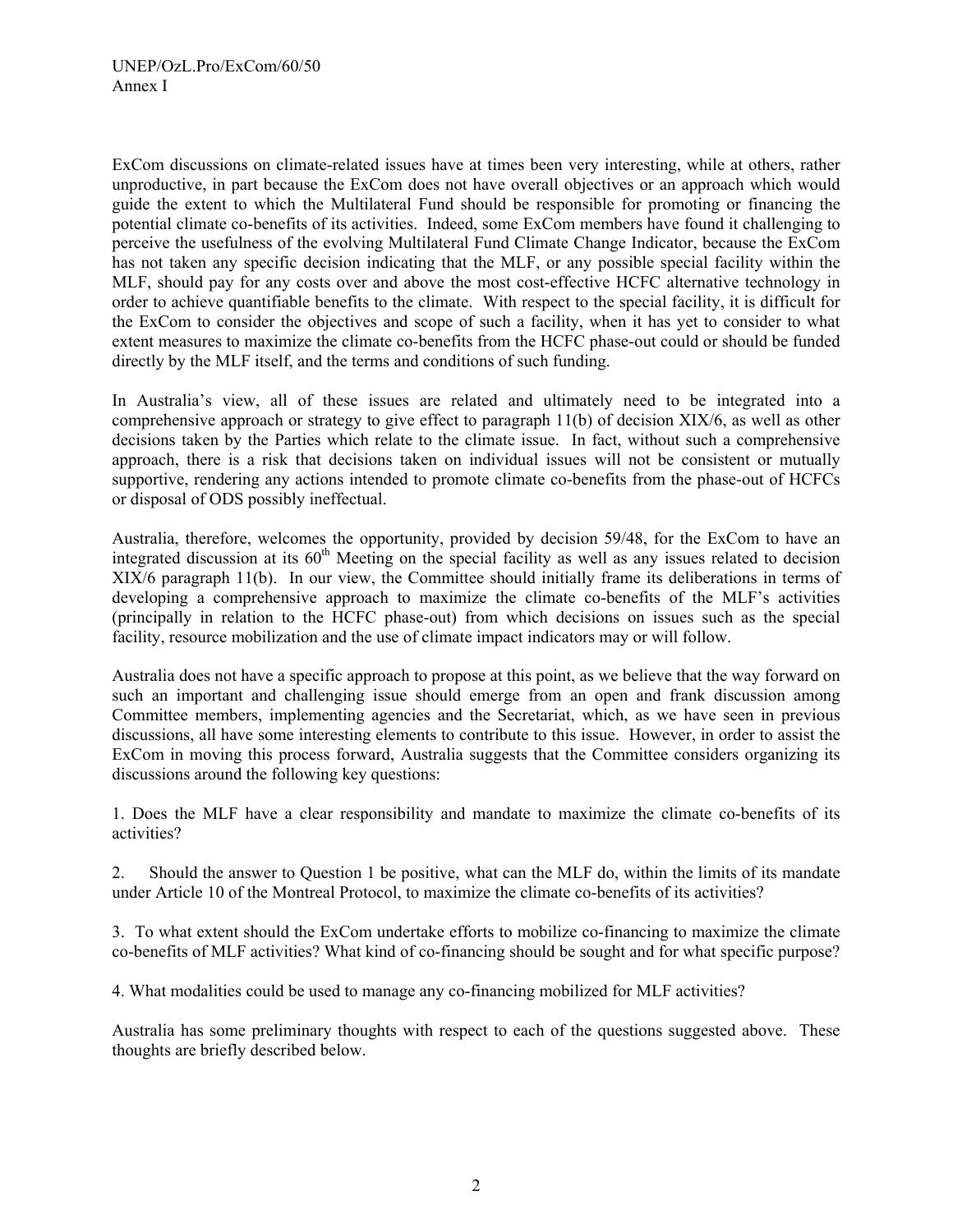1. Does the MLF have a clear responsibility and mandate to maximize the climate co-benefits of its activities?

In Australia's view, the answer is a qualified yes. The primary mandate of the Fund, as derived from Article 10 of the Montreal Protocol, is to enable compliance of Article 5 Parties with the phase-out ODS; however, it is clear that decisions taken at the last three MOPs convey a strong intent by the Parties to ensure climate-co-benefits are considered and include specific requests to the ExCom in this regard. When one considers these decisions, keeping in mind that they do not carry quite the same level of obligation as the legal text of Article 10, one could frame a response to this question in this manner: *the Multilateral Fund has a responsibility and mandate to maximize the climate co-benefits of its activities, in particular in relation to the phase-out of HCFCs, to the extent possible, within the limits of available resources, and as long as it does not distract the MLF from its over-riding mandate to ensure compliance with the Protocol's legally-binding obligations.* 

2. Assuming that Question 1 has been adequately responded to, the next question is: what can the MLF do, within the limitations of its over-riding mandate and resources, to maximize the climate co-benefits of its activities?

With respect to the destruction of ODS, an initial response is relatively simple. At this stage, the Parties have requested the ExCom to commence pilot projects for the destruction of high-GWP ODS, and the Committee has already approved nearly a dozen requests to prepare such projects.

As far as the HCFC phase-out is concerned, however, the problem is significantly more complex. The extent to which available resources within this replenishment, or subsequent replenishments, will allow funding for HCFC alternative technologies that maximize climate benefits over and above what could be achieved with the most cost-effective technologies available is unknown. As the Multilateral Fund Climate Change Indicator is applied to HCFC project submissions, as prescribed by decision 59/45, the ExCom will over time have more information about the relative costs and climate impacts of HCFC alternative technologies. However, even then, it will be difficult to collect, aggregate and analyze sufficient information to guide ExCom planning with a view to ensuring available resources are effectively and equitably utilized to maximize climate co-benefits.

In the absence of such perfect information, the ExCom may still want to consider developing, on a provisional basis, a policy wherein the MLF would pay up to a certain amount above the relevant costeffectiveness threshold for HCFC phase-out in each key sector, **when additional funds are required to avoid high-GWP HFCs,** and where the resulting climate co-benefits are not offset by increased energy consumption of the alternatives selected. Focussing on the avoidance of high-GWP HFCs, as a first step, rather than energy efficiency improvements, would ensure that such a policy is fairly simple to implement in the short-term. Additional funding to achieve climate co-benefits from energy efficiency improvements, however, could be considered within the scope of co-financing options (as further discussed below). The policy could be adjusted over time, based on the costs of alternative technologies and resources likely to be available. A similar approach was in fact taken previously by the ExCom when, in order to discourage the transition from CFCs to HCFCs in domestic refrigeration insulation foam, the Committee essentially agreed to pay up to 35% more for projects which converted to hydrocarbons (decision 20/45). Of course, this issue is ultimately linked to the outcome of negotiations on HCFC costs and the adoption of cost-effectiveness thresholds for HCFC-consuming sectors. However, the ExCom could, in principle, decide that this is an option worth developing and start considering some possibilities regarding what could be an appropriate percentage to pay above the thresholds to provide incentives to avoid high-GWP HFCs.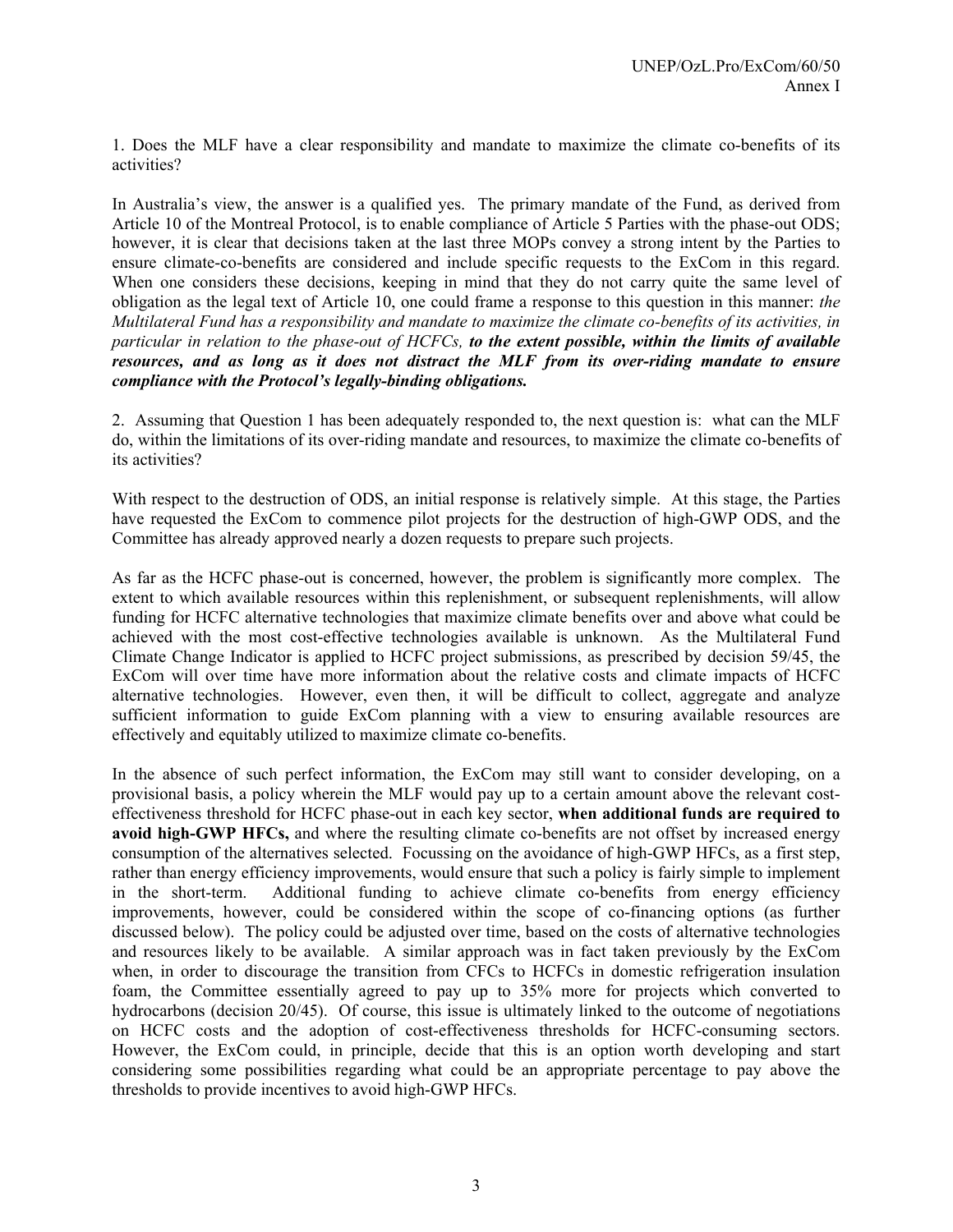Other actions the ExCom could consider to maximize the climate co-benefits of the HCFC phase-out include: (1) applying systematically the climate change indicator approach to all project submissions covering the manufacturing sector, with a view to widely disseminating information about the costs and impacts of the range of HCFC alternative technologies; (2) requiring, as a matter of practice, strong justifications from the countries and enterprises concerned when high-GWP alternatives to HCFCs are selected in project proposals; (3) undertaking a few more demonstration projects to test emerging alternative technologies that have a lower climate impact than HCFC technologies.

In the final analysis though, it is almost certain that traditional levels of resources within the MLF will not be sufficient to ensure that the climate co-benefits from the phase-out of HCFCs will be achieved to the maximum extent possible. This is why the issue of the possibility of seeking co-financing needs to be seriously considered.

3. To what extent should the ExCom undertake efforts to mobilize co-financing to maximize the climate co-benefits of MLF activities? What kind of co-financing should be sought and for what specific purpose?

It should be noted that the question is not whether the ExCom should undertake efforts to mobilize cofinancing for climate co-benefits, because the Committee has already decided to do so. Both the Guidelines on HPMP preparation and the Interim Guidelines for the funding of demonstration projects for the disposal of ODS (approved at the  $58<sup>th</sup>$  Meeting) require the implementing agencies to seek cofinancing linked to the potential climate co-benefits of projects.

In Australia's view, there is no downside to continue and strengthen initiatives to mobilize additional resources, so long as the ExCom agrees to two basic principles: (1) compliance with the phase-out of HCFCs will not be dependent on co-financing but will continue to be fully eligible for funding under the MLF in accordance with whatever cost guidelines are eventually agreed to by the ExCom, and (2) efforts and time to mobilize additional funds, and administer such funds, should not be so onerous as to distract the MLF community from its primary objective of ensuring compliance of Article 5 Parties with the Montreal Protocol.

With these principles in mind, Australia believes that there are potential gains and no serious risks involved for the ExCom and implementing agencies to at least **explore** all possible options for cofinancing, whether they involve loans, voluntary contributions or the carbon markets. Any decision to actually move forward with one type of co-financing or another will ultimately need to be considered and approved by the ExCom, and perhaps by the MOP.

In terms of the specific purposes for which co-financing could be mobilized, these depend first on what policies, if any, the ExCom may decide to adopt to promote climate co-benefits using traditional MLF funds. This is why it will be very difficult for the ExCom to design the objectives and scope of any cofinancing options and instrument (such as the special facility), until Question 2 above has been fully addressed. Nevertheless, as a preliminary thought, Australia believes that the costs of technology upgrades to realize energy efficiency improvements, in the context of HCFC conversions, are likely to be promising candidates for co-financing from various sources, including but not limited to the carbon markets. Data on costs and climate impacts generated by the MLF Climate Change Indicator could be used by the agencies and countries concerned to assess, on a project-by-project basis, the climate benefits of energy improvements under various technological options, and this information could be used to prepare proposals to seek related financing from other institutions.

With respect to ODS disposal, as suggested by the World Bank's *Study on Financing the Destruction of Unwanted ODS through the Voluntary Carbon Market*, the carbon markets could also play a role in order to generate funds beyond those which will be approved for the pilot projects. These additional funds could then be used to destroy more ODS, thus further maximizing climate and ozone benefits. Australia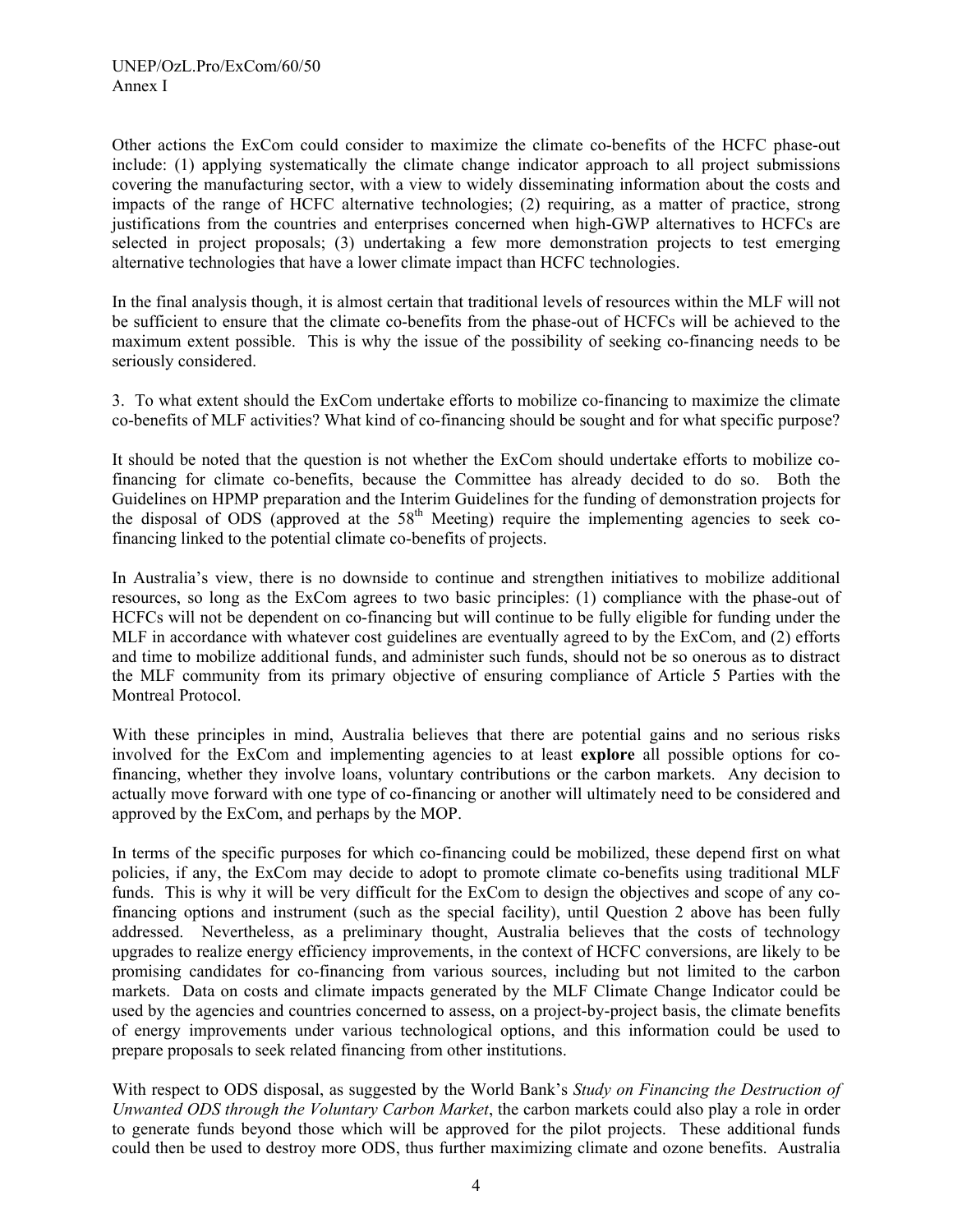notes that some caution will be needed to ensure that the supply of used ODS for essential uses or to maintain working equipment is not compromised.

4. What modalities could be used to manage any co-financing mobilized for MLF activities?

Should the ExCom agree to undertake significant efforts to mobilize co-financing, then a question arises regarding which modalities would be best suited to administer and use any additional funds generated. Up to now, discussions have mainly revolved around the possibility of creating a special facility within the MLF. However, concerns have been raised about the legal status of such a facility and the additional administrative complexity that may be involved for the Fund to administer, account and report on additional resources not related to Parties' mandatory assessed contributions. In addition, concern has been expressed regarding the possible financial risks to the MLF of linking itself to potentially insecure and volatile sources of co-financing. Both of these concerns are especially directed at the "carbon market" co-financing option.

With respect to the financial risks to the MLF itself, the concern may be unfounded. Up to now at least, no-one has proposed that funds from carbon markets somehow substitute MLF funds collected from mandatory contributions or that the two sets of funds should be intermingled in any way. The intention, as discussed so far, is that traditional MLF funds would be managed separately and be sufficient to cover the costs of compliance as determined by ExCom rules and guidelines.

The concern about the complexity of administering funds from carbon credits, however, is probably a valid one. It is interesting to note that, in the Secretariat's paper on the special facility submitted to the  $59<sup>th</sup>$  Meeting (document 59/4), the Treasurer indicates that UNEP does not currently have the capacity to manage carbon credits and would require substantial time and additional expertise in order to do so. The complex financial issues, as well as possibly legal issues, which could be involved in having the Fund holding, cashing and tracking the value of carbon credits could in fact take valuable time away from the ExCom, Secretariat and Treasurer. Therefore, while the idea of a special facility housed within the MLF, as described in previous Secretariat papers, has merits in terms of its potential to generate additional resources, the ExCom needs to seriously consider whether the MLF can deal with the administrative issues involved, the cost of the MLF doing so and the impact of diverting such resources away from its main compliance task.

Another possibility the ExCom may want to explore, if Committee members and Parties agree that cofinancing from the carbon markets present a viable co-financing option, is to request each of the three MLF implementing agencies charged with implementing investment projects to set up a small program within its Montreal Protocol group dedicated to mobilizing co-financing, including from the carbon markets, to complement funds approved by MLF for projects. These programs would work with the agencies' financial departments to administer and use any additional funds mobilized for ODS-related activities which generate climate co-benefits. In fact, both the World Bank and UNDP have already developed some experience in administering carbon market-related facilities under other programs. Under this scenario, the ExCom would set the parameters of the MP's climate-related programs in the implementing agencies and monitor their operations, but would not be directly responsible for them. Of course, each Article 5 country concerned and ExCom would need to agree, on a project-by-project basis, the decision to seek specific co-financing. Depending on the procedures and rules of the agency concerned, funds earned through the sale of carbon credits may or may not be used for additional ODS phase-out activities. Whatever the case, some experience would first be gained within the interested implementing agencies on how to access and manage funds from carbon markets for MLF-related activities and, based on the results obtained, the ExCom could consider, at a later stage, actually housing a special facility within the MLF.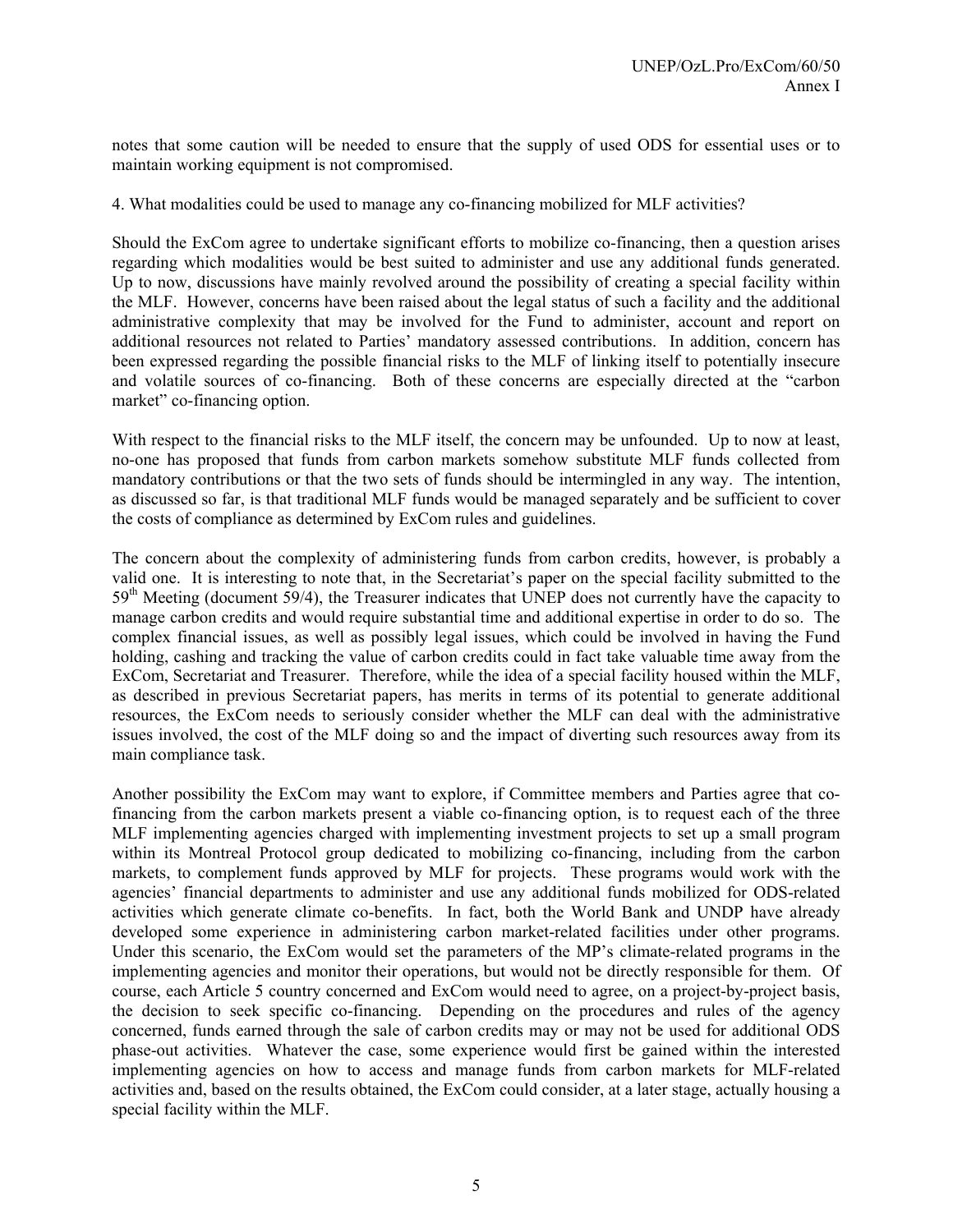It may appear that setting up climate co-benefits programs within each interested implementing agency would be duplicative. However, in practice, since funds for projects are approved on an agency basis, each agency is best-placed to use such funds as leverage to obtain co-financing and administer related funds. On the other hand, it may prove very complicated for agencies to cooperate and pool resources collected through co-financing within one special facility operating under rules and procedures perhaps not consistent with each agency's preferred mode of operation.

Over the past four ExCom meetings, UNDP, UNIDO and the World Bank have each requested US \$350,000 to develop strategies for mobilizing additional resources for climate co-benefits. Rather than developing strategies, the ExCom could request these agencies to submit requests indicating how they could each set up a program, describing its structure and costs, to initiate the development of concrete proposals to seek co-financing and manage any funds potentially received from the carbon markets or other sources. Based on the proposals received, the ExCom could consider allocating part of the US \$1.2 million loan return from the Thai chiller project among interested agencies in order to kickstart such programs.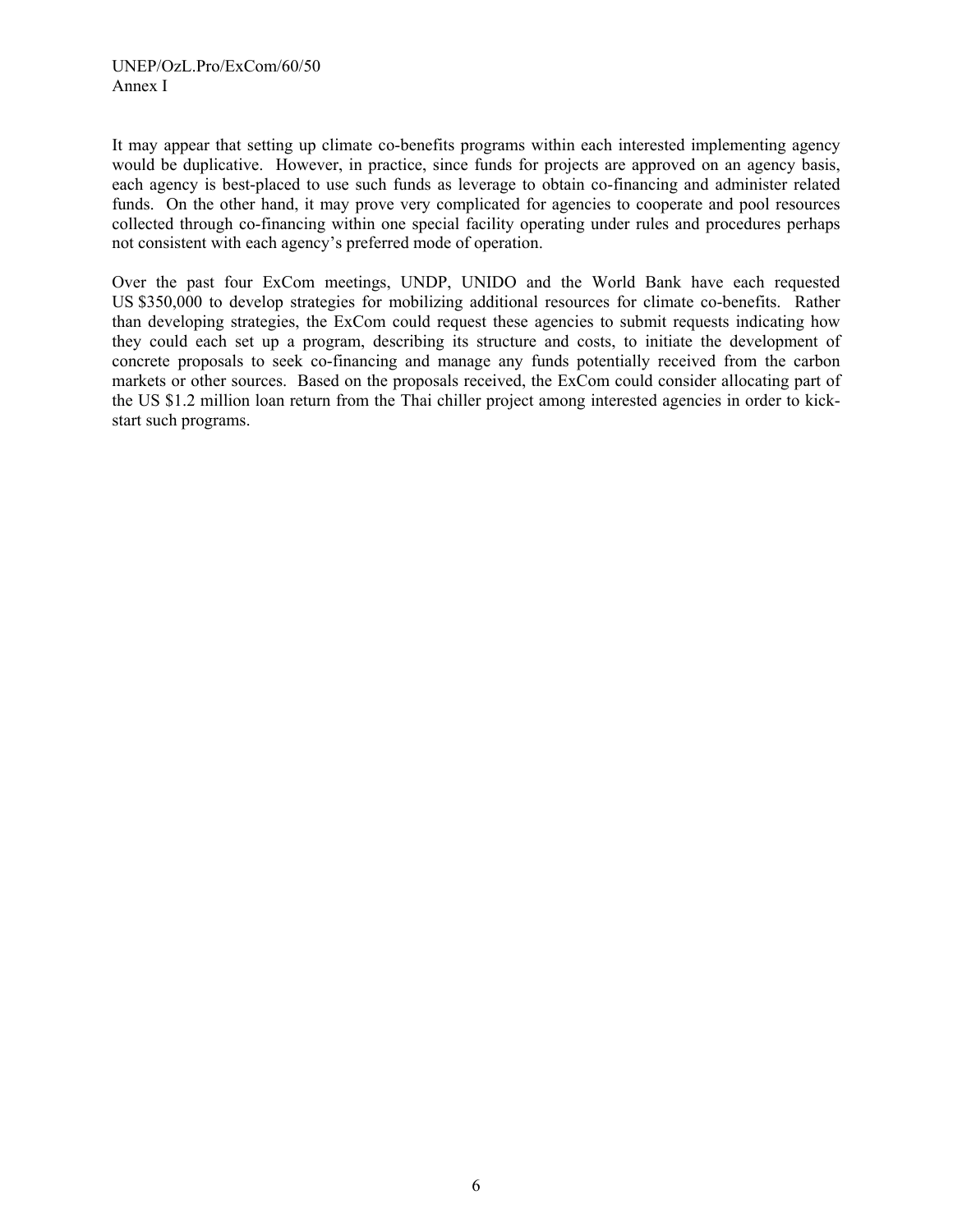# **Annex II**

#### Submission by Germany

We realize that carbon funding could be used to further maximize ozone and climate benefits. However, we object to the notion that this would be a necessary precondition to meet some of the objectives laid down in decision XIX/6, specifically regarding climate and other environmental benefits. The Parties at the 19th MoP were clearly not making their decision in view of any future external funding possibilities, but on the basis of the existing replenishment mechanism of the MLF. Therefore, every measure funded in view of ozone protection will have to maximize associated climate and energy benefits, etc. as called for under decision XIX/6.

We recognize the World Bank's proposal to scale up donors' future contributions as an opportunity to make funding ideally required now at the beginning of the HCFC phase out process available through market mechanisms. The advantages of emissions saved in terms of ODP and GWP are obvious. The sooner emissions are eliminated the better the ozone layer and climate are served. This proposal could mean combining financial and environmental benefits The technologies required to achieve precisely this, e.g. based on natural refrigerants and blowing agents, are available but have not had a chance to permeate the markets sufficiently even in A2 but especially in A5 countries. Partly because of low production numbers and market share the prices for these technologies are still somewhat higher than prices for "business as usual" HFC alternatives with a high GWP. In addition, further efficiency improvements can still be made to low GWP technologies to make them even better. The funding required to assist in the development of such markets is needed rather earlier than later. Nevertheless, the WB proposal depends entirely on decisions made outside the jurisdiction of ExCom, namely in the finance ministries of donor countries. Therefore, these developments should be closely watched and taken into future consideration.

Should the discussions evolve towards the development of a carbon facility within the MLF, we demand a particularly high standard perhaps comparable to or better than the Gold Standard within the CDM. The reason is to guarantee a very high integrity leaving no opportunities for "gaming", which is indeed another word for creating false or questionable carbon credits. With a GWP of 10'900 for CFC 12 there are huge incentives for this kind of fraud. Indeed, we have already information from the NOU of one A5 country that requests have been received to "legitimize" CFC from his country while refusing to disclose its true source. There must be checks and balances integrated into the methodology that ensure perfect transparency from where and how exactly the CFC was obtained.

Additional reasons for considering a carbon facility under the MLF:

- Implement exceptionally high standards regarding the transparency of the origin and treatment of the ODS and the resulting credits, and thereby indirectly influence the quality of commercial carbon markets.
- Establish one specialized team to process all incoming applicable ODS projects regarding the possibility of generating carbon credits from them.
- Thereby assist A5 countries to benefit from the availability of carbon markets without requiring them to themselves generate the necessary expertise to develop the required project proposals.

Other incomes besides carbon credits, in our view, could be handled with the same or similar mechanisms existing within the Multilateral Fund as pointed out by the treasurer. Most donors providing additional funds might anyway want to determine how exactly they would wish their funds to be used.

In general, however, we agree with others that a cautious approach is required. There should to be further analysis of whether such a funding facility was really needed, the level of expected benefits and possible risks, as well as the policy and legal issues. It will be beneficial to await at least the finalization of the CAR and VCS standards which are currently being established. Any new standard created for the purposes of the MLF may then benefit from the discussions and experiences made during the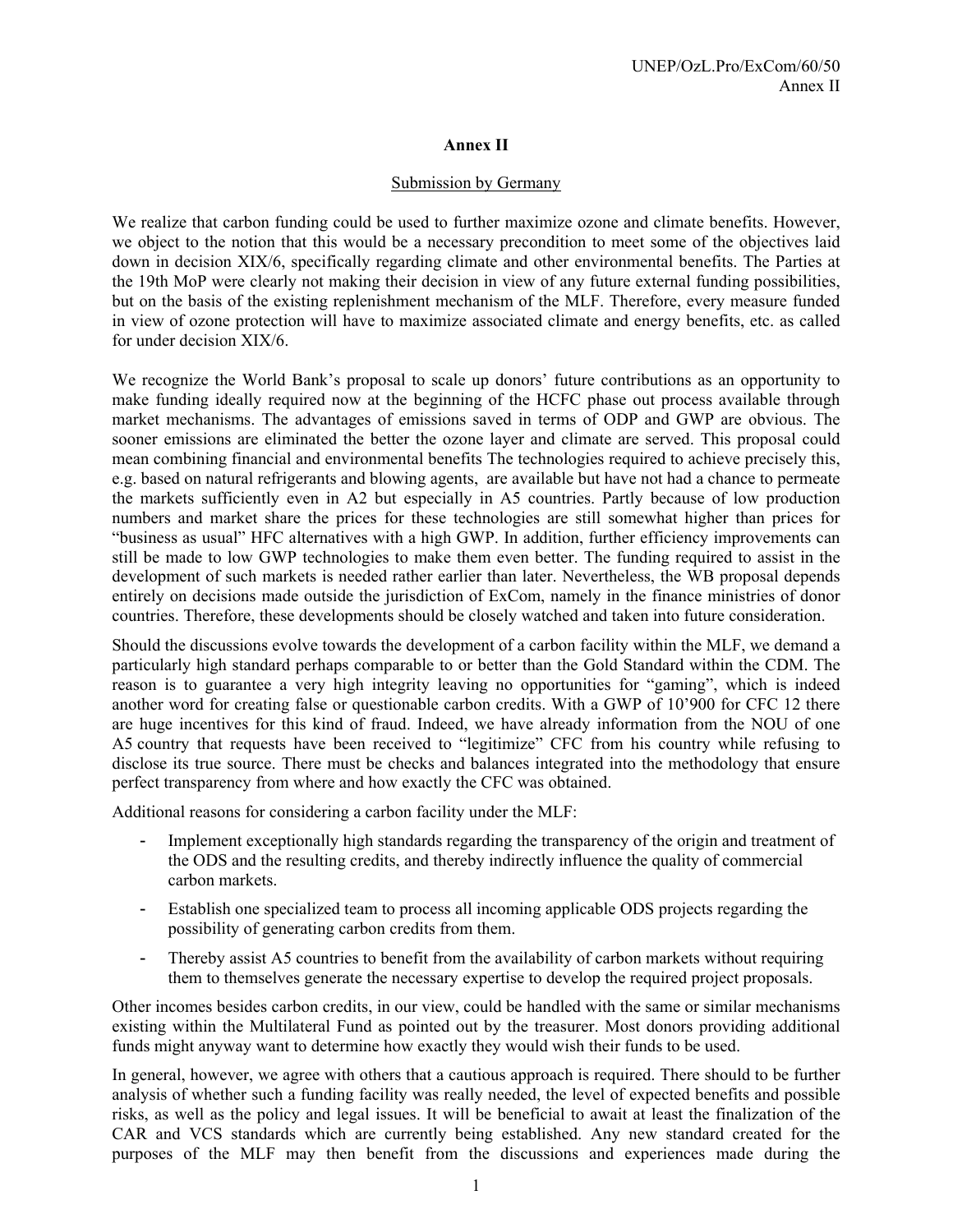UNEP/OzL.Pro/ExCom/60/50 Annex II

development of these and other standards. By coming a little later there is also the advantage to identify and exploit possible niches.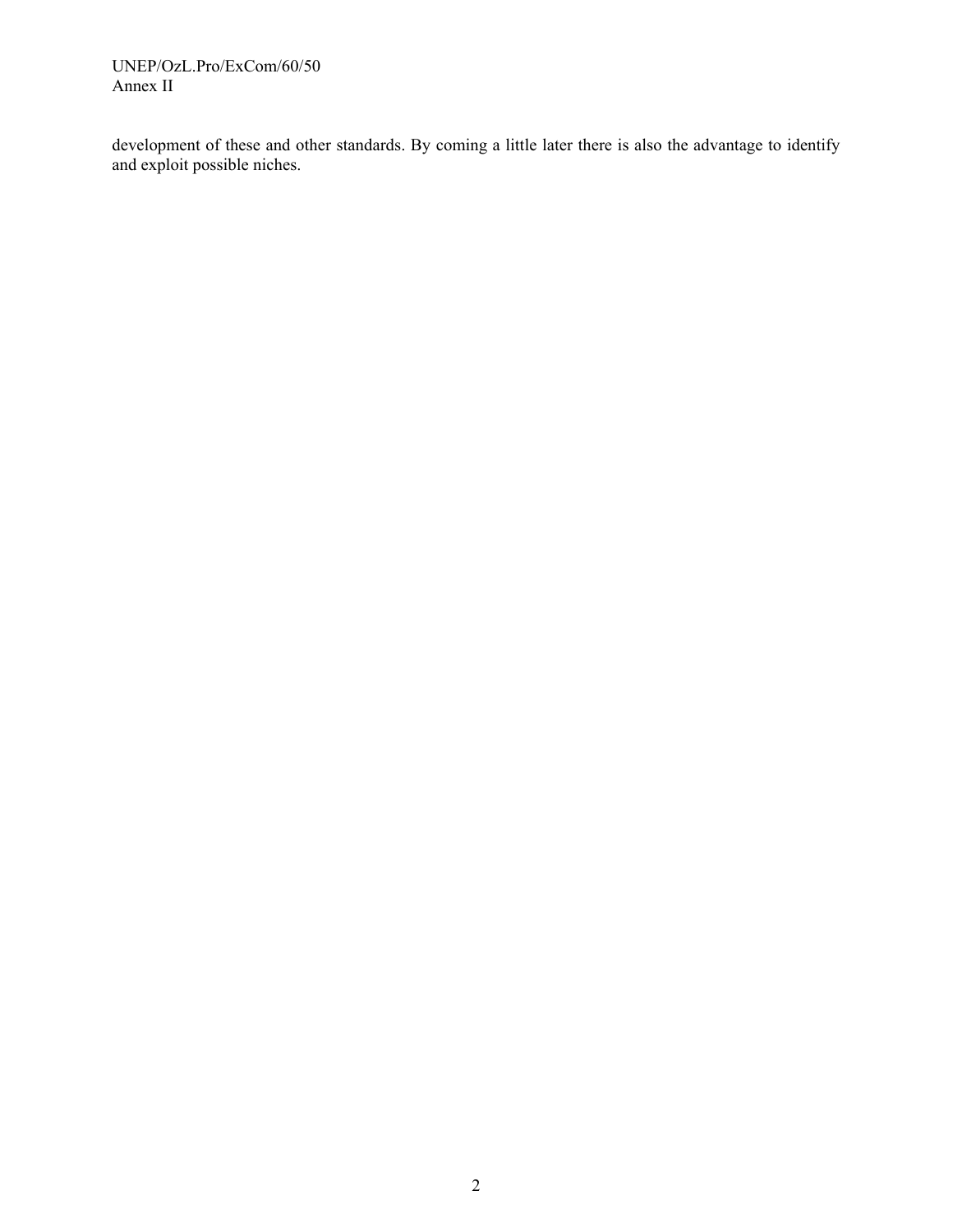# **Annex III**

# USA Questions on a possible "Special Facility" under the Multilateral Fund

The MLF Secretariat has developed several concept papers since the  $57<sup>th</sup>$  meeting that discuss possible options for developing and structuring a "special facility".

The most recent MLF Secretariat concept paper (59/54) states:

"the definition of the Facility, and the activities that would be eligible for the Facility, would be firstly to maximize climate and other environmental benefits associated with Montreal Protocol activities but not required to achieve compliance with the control measures of the Protocol."

The document 59/54 also states:

"criteria for receiving funding from the Facility would be the same as that required for ODS projects, namely, incremental costs and the existing guidelines of the Executive Committee as applied to projects to maximize the climate and other environmental benefits."

Option A – using the \$1.2m in the returned funds from the Thai Chiller Project as a "Special Facility (SF)" providing support to the implementing agencies for developing models for leveraging additional climate funds ("resource mobilization");

- ♦ Would this be a one-off funding for the IAs to develop models for 'resource mobilization'?
- $\bullet$  Would it be left to the IAs to define in what areas the additional climate resource mobilization (funding) would be applied when submitting future projects (i.e., ODS destruction, a more climate-friendly HCFC alternative that is not least-cost-effective alternative)
- ♦ Would the mobilized (climate) resources belong to and be managed by the IAs? If so, how would the ExCom consider the linkage with MLF projects? Would each IA have a distinct type of internal "fund" that would be outside the accounting of the MLF? Or would there be some level of accounting (accountability?) regarding the mobilized climate funds managed by each IA?
- ♦ Alternatively, would the IAs mobilize the resources but have additional climate funding be managed under the rubric of a "special facility" under the MLF and the ExCom?

Option B – raising additional voluntary contributions to an SF managed under the MLF;

- ♦ Additional, voluntary contributions to the MLF are already permitted and encouraged within the TOR for the MLF
- ♦ Would the Parties to the Montreal Protocol need to take a decision, (adjustment) for additional funds to be managed separately for non-compliance activities, and/or for funding projects that would move to the not least-cost-effective that would be climate beneficial?

Option C – creating an MOU with other climate institutions to consolidate the project approval process in both institutions under the MLF ExCom's stringent cost-effective review process, with the associated climate fund coming to the MLF for disbursement to speed administrative processes and use the stringent MLF evaluation and oversight;

- ♦ Could the initial steps for creating such an MOU be undertaken without clear guidance from the Parties to the Montreal Protocol?
- ♦ What steps would be needed within the management body of the other climate funding institution to permit the ExCom of the MLF to adopt and implement its stringent review and evaluation process that includes consideration of climate benefits and climate funding from as "special facility?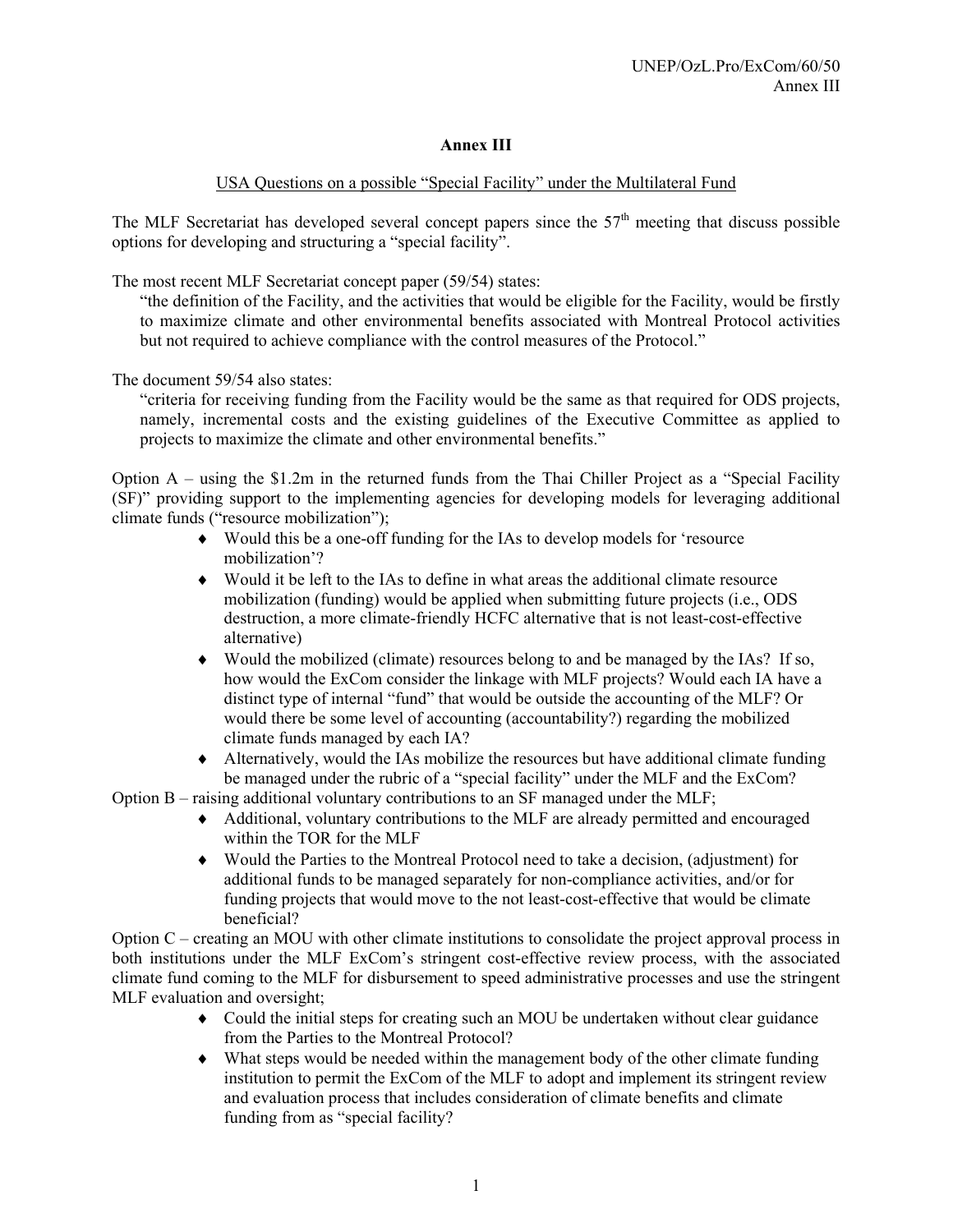Option D – use the SF under the MLF to collect climate credits through the CDM and/or voluntary markets. The credits could then be used by the Fund to pay for future climate activities associated with projects.

- ♦ Would the TOR for the MLF and/or the ExCom need to be revised (through an adjustment) by the Parties to the Montreal Protocol for the "special facility" under the MLF to be able to collect/hold climate credits, whether from the voluntary of compliance climate market?
- ♦ How would the Parties to the Montreal Protocol want to minimize the risk to a "special facility" that holds climate credits, that might be used for additional non-compliancerelated environmental benefits?
- ♦ What would be appropriate timing for studying the structure of climate credits within a "special facility" under the Montreal Protocol, and who would conduct the study?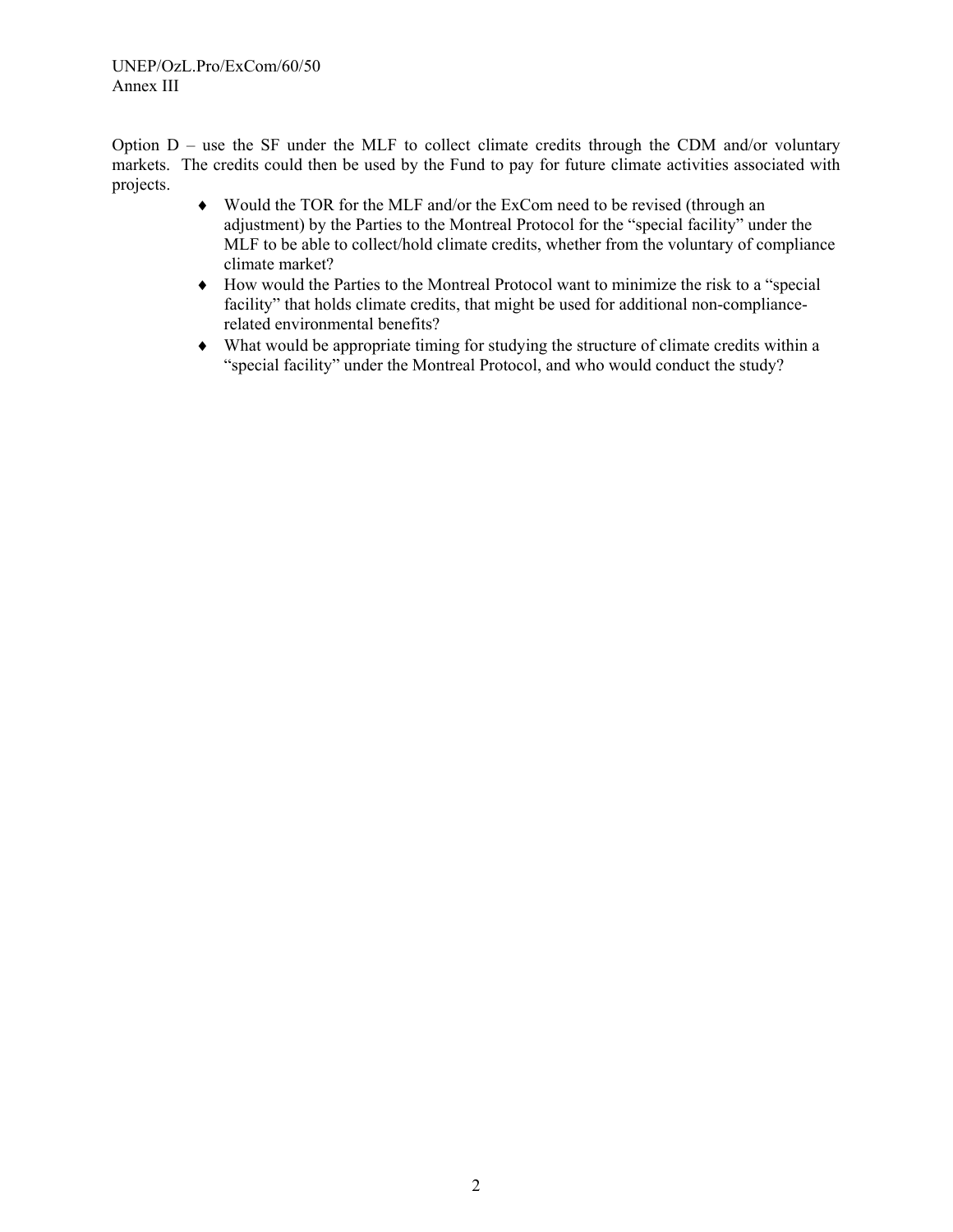# **Annex IV**

# Montreal Protocol Multilateral Fund Special Funding Facility ("SFF") (Submitted by Sweden)

#### **Background**

1. The issue of a Facility for additional income and loans was first addressed at the 55<sup>th</sup> Meeting in the context of a suggestion that a separate allocation should be established for the funds returned from the Thai chiller concessional loan project as additional income. This suggestion led to the decision that the potential uses of this facility should be considered at the 57th Meeting of the Executive Committee (ExCom) (decision 55/2). The Fund Secretariat prepared a concept paper that was considered at the  $57<sup>th</sup>$ Meeting (UNEP/OzL.Pro/ExCom/57/64) and a request was made for further work on the issues raised based on the comments at the Meeting (decision 57/37).

2. A further concept paper (UNEP/OzL.Pro/ExCom/58/49) was considered at the 58th Meeting with a request to provide a detailed account of the discussion in the Committee's report to the Twenty-first Meeting of the Parties and a request to the Secretariat to prepare a further concept paper for the 59<sup>th</sup> Meeting, expanding on the papers presented to date with respect to the elements raised at the meeting, in particular on a definition and added value of a facility. The Secretariat was also requested to address, with the assistance of the Treasurer, how the Treasurer would manage credits for climate change to make that component of a facility operational. It also requested the Secretariat to seek advice on carbon markets and accepted the offer of the World Bank to give a presentation at the  $59<sup>th</sup>$  Meeting on mechanisms for dealing with additional financing and blending Fund resources with carbon financing (decision 58/37).

#### **Purpose and orientation of the SFF**

3. The SFF is a time limited instrument [budget line] for the purpose of mobilizing and channelling financing for specific activities related to projects that include addressing the control measures of the Montreal Protocol but not funded by the Multilateral Fund.

4. Financing from the SFF can only be considered and provided for activities, which:

- (a) Have been approved by the Executive Committee; and
- (b) Are investment-oriented.

5. The SFF shall give priority to projects related to pollution prevention and abatement of threat to stratospheric ozone and mitigating climate threats.

- 6. The SFF may finance:
	- (a) Project preparation activities, such as project identification and concept development, pre-feasibility studies, feasibility studies, environmental impact assessments, business plans, financing plans, preliminary design, preparation of tender documents tendering and evaluation; and
	- (b) Specific measures in the implementation phase of pilot and demonstration projects, including supplies of equipment and services.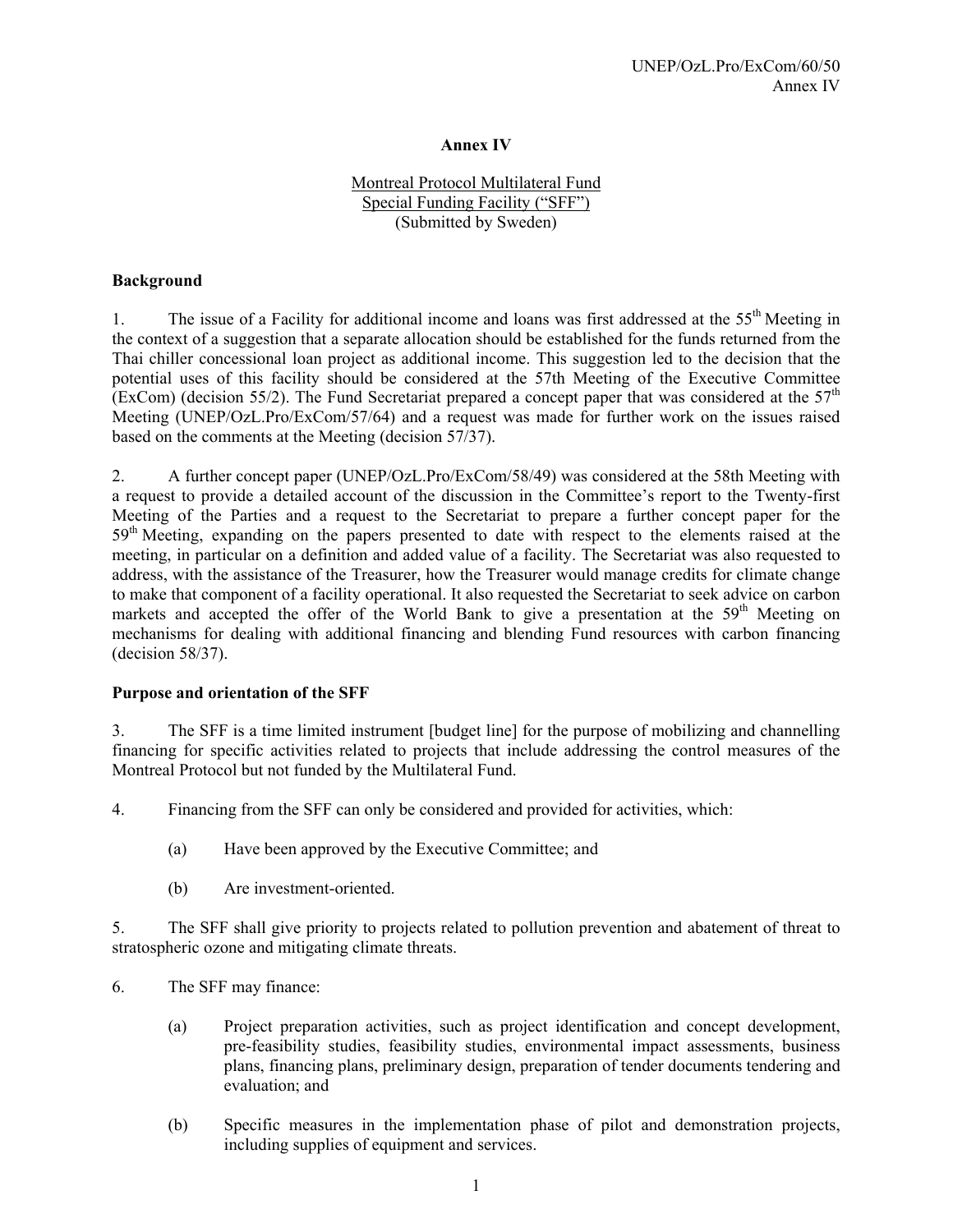#### **Administration of the SFF**

7. The SFF is set up as a pool of voluntary, individual contributions, returning capital from loans, carbon credits, interest etc., and start-up capital administered by the Fund Manager, which agrees to hold the funds in trust and to be responsible for their management in accordance with these guidelines. The Funds Manager is in charge of daily operations of the SFF.

8. The SFF is open for contributions from Member States, observers and other interested parties including but not limited to public, private and non-governmental institutions. The Fund Manager will invite Contributors to pledge contributions, which will be formalized through individual funds administration contracts between the Fund Manager and the respective Contributors.

9. The funds administration contracts shall provide for the SFF to be governed by a SFF Committee composed of representatives of the Contributors. The SFF Committee shall provide guidance to the Fund Manager and have the authority to approve tasks or actions for SFF financing within approved projects.

#### **Modalities of operation**

- 10. The SFF will, as appropriate, provide financing in the form of:
	- (a) Grants;
	- (b) Contingent grants (which have to be repaid if the project achieves its goals);
	- (c) Other revolving instruments such as loans on concessional (soft) terms; and
	- (d) Equity.

11. Due consideration shall be given to local participation in the projects (e.g. through the provisioning of recipient counterpart funds), transparent procurement and implementation procedures as well as effective supervision and monitoring of project activities financed by the SFF.

12. Financing may be requested by implementation agencies, international finance institutions, project owners or other relevant stakeholders.

#### **Reporting**

13. The Funds Manager shall, in addition to the reporting required according to the funds administration contracts, semi-annually present a report to the Executive Committee about the activities of the SFF.

#### **Other provisions**

14. These Guidelines remain in force until they are amended by the Executive Committee or until the SFF is dissolved according to the conditions of the funds administration contracts.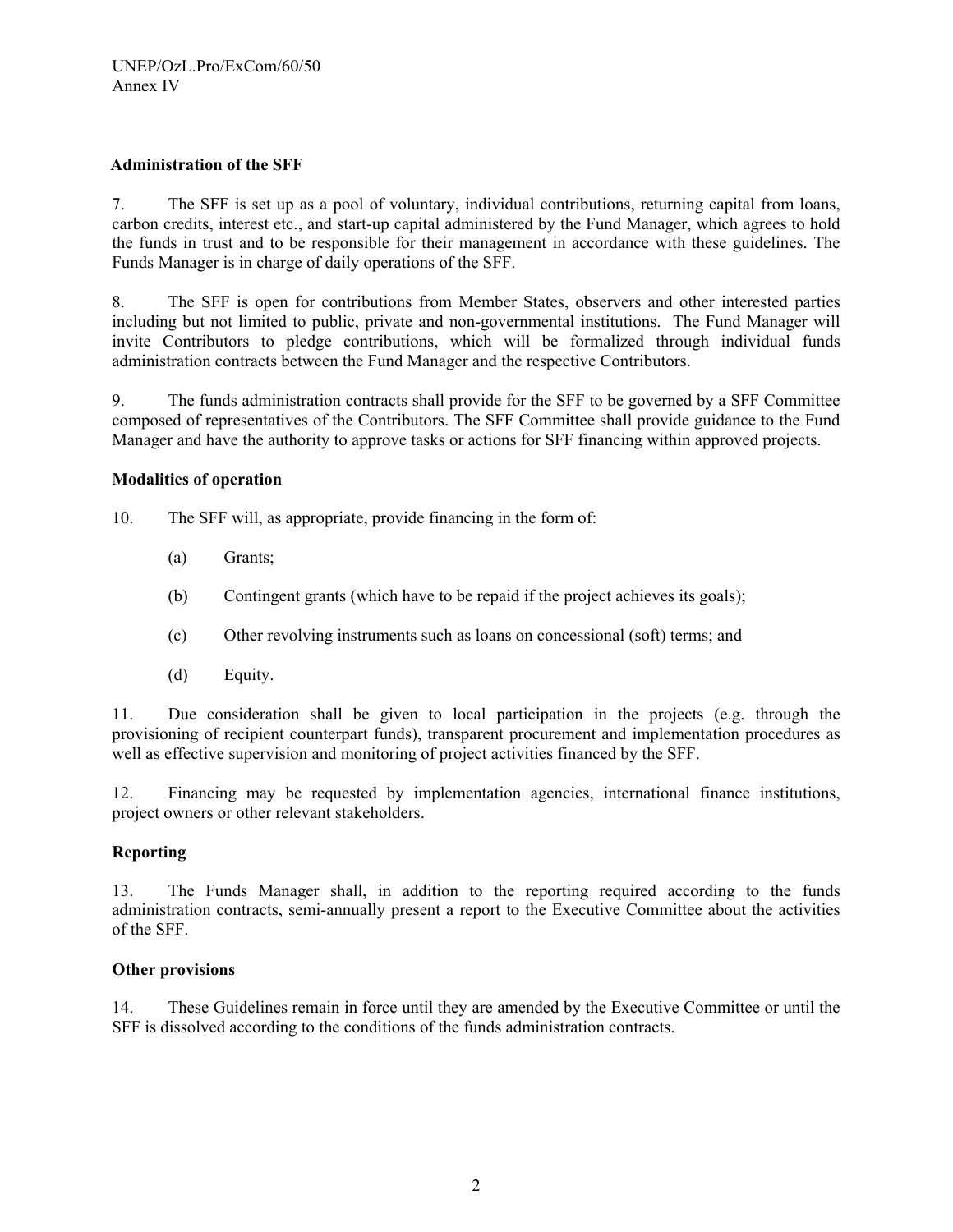#### **Annex V**

# **EXCERPT FROM REPORT OF THE 59TH MEETING OF THE EXECUTIVE COMMITTEE**

#### **AGENDA ITEM 12: FURTHER CONCEPT PAPER FOR A SPECIAL FUNDING FACILITY FOR ADDITIONAL INCOME FROM LOANS AND OTHER SOURCES (DECISION 58/37)**

240. The representative of the Secretariat, introducing document UNEP/OzL.Pro/ExCom/59/54, said that it addressed questions raised at the  $58<sup>th</sup>$  Meeting in decision  $58/37$  with respect to a special funding facility. It defined the facility as a potential source of funding to maximize environmental benefits and as a store for funds that might accrue to the Fund from credits for energy efficiency and climate benefits. It included a discussion on the added value of using the facility rather than the Fund to finance climate benefits. The Treasurer had made a detailed assessment of the extent to which the treasury function could accommodate carbon credits and had concluded that UNEP as Treasurer would probably have to encash any credits upon receipt. It was pointed out that UNEP had, however, been innovative in accommodating the requests of the Meeting of the Parties for special treatment of contributions through the fixed-exchange-rate mechanism and promissory notes. The document contained an annex prepared by UNDP on the role of carbon markets as a financing source for the facility. The Executive Committee was being asked to consider any further action with respect to the facility and the requests of the implementing agencies for resource mobilization. The Secretariat's presentation was followed by those of implementing agencies and by Sweden on a proposed informal text.

241. The objective of the concept presented by the representative of the World Bank's Treasury was to make more funds available earlier (scale up funding) to maximize ozone and climate benefits through donor and market mechanisms and carbon financing. He suggested that scaling up funding could serve to meet the objectives of decision XIX/6 of the Nineteenth Meeting of the Parties to achieve climate benefits. He said that scaled up funding could bring significant benefits for the global environment through reduction of  $CO<sub>2</sub>$ , the use of more energy-efficient techniques, avoidance of the leakage of large volumes of ODS with high-GWP and reduction of ODS banks. He explained that such funds for projects could also be fully absorbed by those demands and, cited specifically their use with respect to HPMPs.

242. The representative of the Bank showed several graphs illustrating the benefits of financial engineering for a greater global impact on the environment. For example, acceleration of projects over five years would result in the elimination of around 30,000 ODP tonnes.

243. A number of alternative mechanisms had been explored for the use of financial instruments for a greater global environmental impact. The first alternative was to scale up donors' contributions in the short and medium terms. The second consisted of the use of bonds to accelerate donor funding, secured by legally binding commitments of donors over a longer period. The third alternative consisted of the second alternative with the addition of the use of financial engineering (loans through the World Bank) to translate carbon credits for immediate use since such carbon assets were normally only available as cash when the enabling projects were completed.

244. In the ensuing discussion, Members raised a number of specific questions on the mechanism that had been presented. In reply to a question concerning the rate of inflation that had been used to estimate the loss of dollar value between the present and 30 years hence, the representative of the World Bank Treasury said that the main additional benefits would derive not from dollar inflation but from eliminating the sources of leakage of emission of GWP gases sooner rather than later.

245. A comment was made that the Bank's model might have fewer global environmental benefits than predicted because some new equipment would have to be replaced. The representative of the World Bank replied that the model had assumed that the life expectancy of such equipment was 10 to 15 years.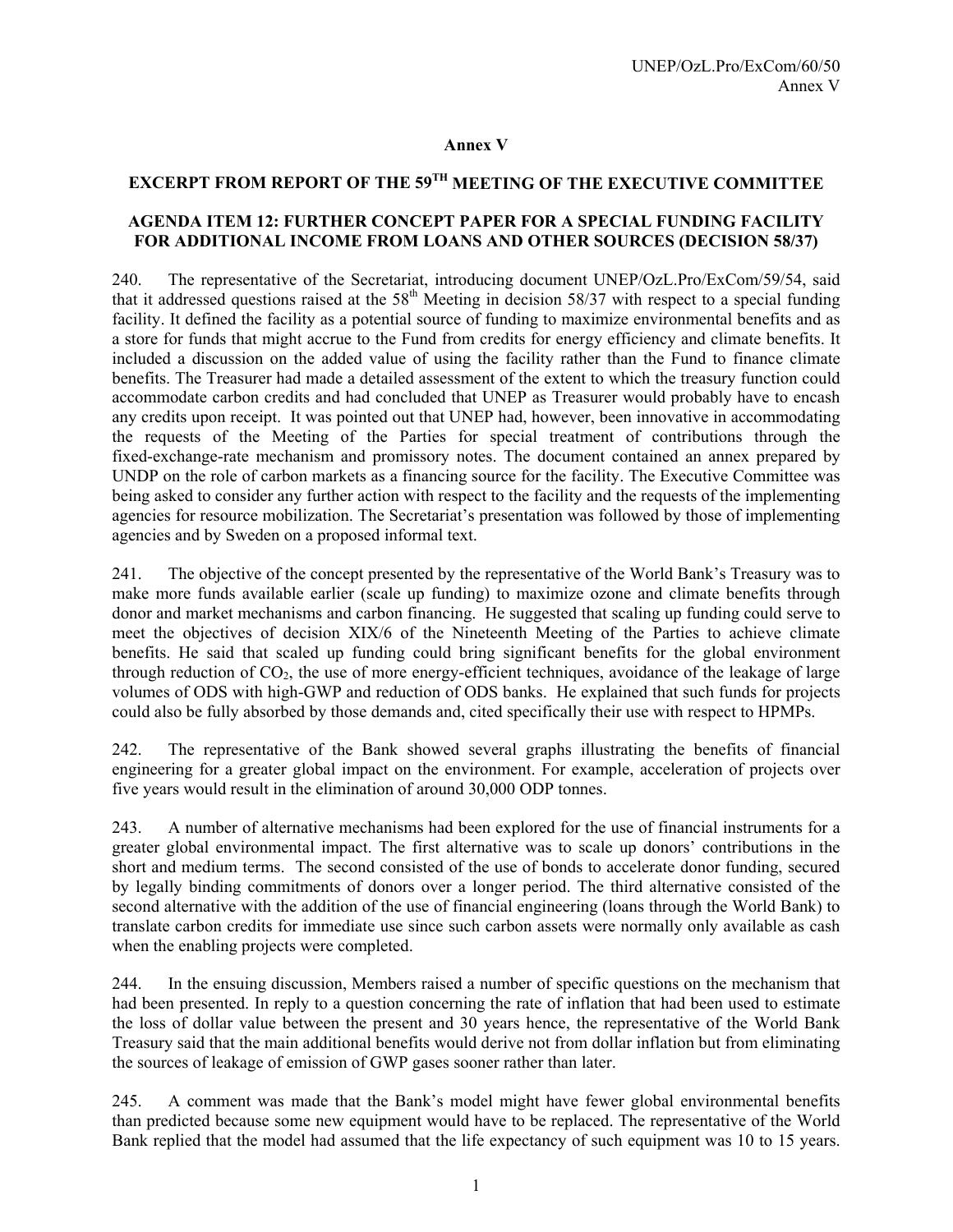As the model covered 10-20 years, the amount of new equipment to be replaced would be limited and the energy efficiency gain had been estimated to be 30 per cent.

246. The commitment by donors to make future contributions would be discounted to the present and a financial agent would issue bonds to private investors based on the legally binding commitments of donors. The interest paid to investors was already taken into account in the model and the transaction costs of the financial agent would have to be absorbed by future contributions.

247. In answer to a query regarding the procedure whereby the countries would access funds from the facility, the Bank advised that the documentation required for project proposals under the Multilateral Fund would not be affected. Moreover, the existing role of the Executive Committee would not be changed with respect to the approval of projects. In response to concerns about the risk of bonds associated with guaranteed commitments, the representative of the Bank indicated that there would be no risk for Multilateral Fund resources, because the risk would be absorbed through the proposed mechanism. The mechanism had already been used previously, and the bonds would be triple A rated. A similar facility, the International Finance Facility for Immunization, had been used successfully resulting in more people being vaccinated earlier than would have been the case without the Facility, thus saving lives. In such facilities, the money was invested very securely and was used as liquid assets.

248. The representative of the World Bank Treasury, replying to one Member's question, said that it had experience and expertise in market volatility and envisaged a structure to mitigate the associated risks.

249. The representative of UNDP gave a short presentation on a facility to develop and establish compliance carbon markets as a source for financing ODS climate benefits, which was based on Annex I to document UNEP/OzL.Pro/ExCom/59/54, which it had prepared. He suggested that voluntary carbon markets (VCM) provided an opportunity for "learning by doing" over the short term in advance of compliance markets, however, the voluntary market was unlikely to absorb the significant supply of ODS credits. A medium-term option was the development of an ODS climate facility consisting of a donor-led fund and an accompanying oversight framework. Under that facility, the Montreal Protocol bodies would have a key role in the oversight framework, with the Ozone Secretariat acting as the registry. Components of the ODS climate facility were set out in Annex 1 to document UNEP/OzL.Pro/ExCom/59/54. UNDP suggested initially that its proposed climate facility would cover costs of a defined number of high quality, diverse demonstration projects funded on the basis of incremental costs with an accounting for carbon credits. In the long term, if the ODS climate facility was successful, the aim was to link ODS direct emissions to the compliance carbon markets, and to arrive at a situation where compliance carbon markets financed ODS climate benefit costs. Responding to a question raised, he said that high-quality, robust credit alone would not be sufficient to gain access to compliance markets, which might not be limited to those under the United Nations Framework Convention on Climate change (UNFCCC), but also include domestic and regional markets.

250. The representative of UNIDO said that his Organization had a specific mandate to link industry with energy and the environment. It had a branch dealing with climate change matters and another with chemical destruction, and was currently chairing the United Nations Energy Group. It was seeking to develop concepts and methods to identify and quantify the additional environmental benefits of HCFC phase-out and ODS destruction activities, and to identify sources of financing for additional climate benefits, as well as the most effective combination of different sources of financing. UNIDO was considering a variety of financial options to maximize the benefits of the ODS bank destruction projects and co-financing from UNIDO. Private sector involvement was also being sought through the producer responsibility programme, and the response so far had been positive. With regard to HCFC phase-out projects, he said that a combination of financial sources would be required to maximize the benefits for HPMP implementation. Efforts were also being made to develop a sector or national approach to address the needs of small and medium-sized enterprises (SMEs). The concepts and methodologies being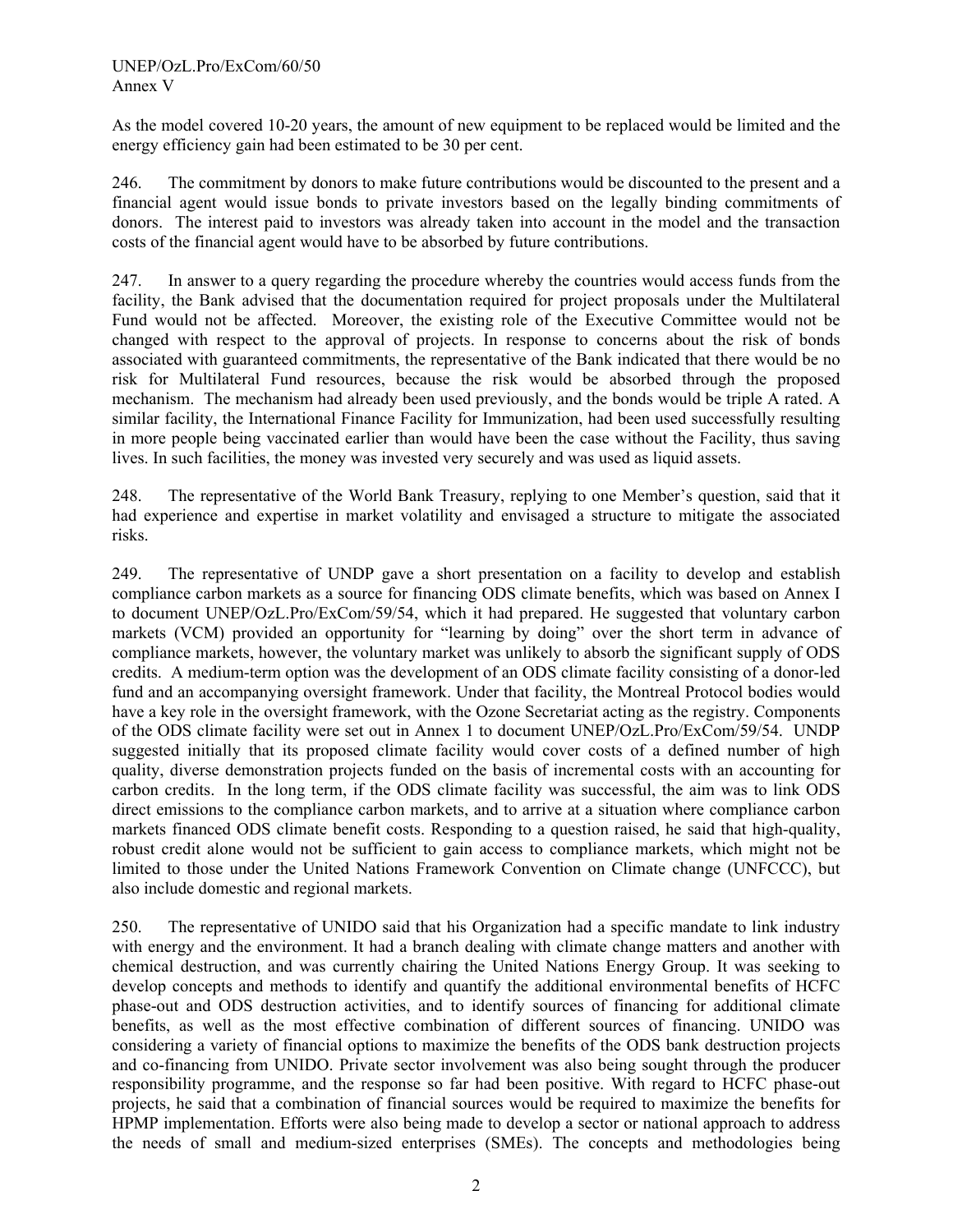developed by UNIDO in two pilot projects on HCFC phase-out and management and destruction of ODS banks would serve as a model for other projects. Lastly, he noted that UNIDO would be convening a conference on carbon financing in 2010 focusing on Montreal Protocol activities.

251. The representative of the World Bank introduced the main findings of the final draft of its study on financing the destruction of unwanted ODS through the voluntary carbon market (UNEP/OzL.Pro/ExCom/59/Inf.2). The study had been prepared under a contract with ICF International. The Bank had established a steering committee with representation from the Voluntary Carbon Standard (VCS), the Chicago Climate Exchange (CCX) and the Climate Action Reserve (CAR), permitting close interaction with those bodies and direct exposure to the rapid developments in the market for the inclusion of ODS as an offset project type.

252. The study had concluded that significant opportunity existed for ODS destruction projects under the VCM in a distinct time-frame but depended on a number of factors, including the attractiveness and value of an ODS offset, growth of the voluntary market, rates of ODS recovery and development of capacity in project monitoring and verification. The study had determined that ODS destruction credits were unlikely to flood the market or have a negative impact on compliance markets. It was expected that a global market platform would be created with the three standards that would enable carbon credits to be provided for ODS destruction by early 2010, including one standard allowing destruction to take place in Article 5 countries. Along with the methodologies currently available and protocols of CCX, which already offered ODS destruction as a project type, and CAR, there would be a number of options for financing ODS destruction offset projects.

253. The study found, however, that although the VCM could be one source of financing for ODS destruction and could complement global and local approaches to dealing with unwanted ODS, it was not a panacea. Some ODS would not be recovered by the VCM, and the cost compared to revenue might be prohibitive depending on the "effort" level to extract ODS, the project size and the price of credit per tonne of  $CO<sub>2</sub>$  equivalent. Given those and other challenges, the study suggested possible roles that actors in the existing Montreal Protocol community could play towards an enabling framework, from Article 5 countries to the Ozone and Multilateral Fund Secretariats, the TEAP and the implementing agencies. The study also contained rules and procedures for the three standards mentioned above, a guide to developing ODS destruction offset projects, and steps for Article 5 countries to address such standards.

254. Replying to a question from the Chair, the representative of the World Bank explained that the assumption of a recovery and destruction rate of 10 per cent had been founded largely on data based on experience in the United States of America and represented the midpoint in a range that had been under consideration. Written comments from Members would be welcome over the next month so that ICF International could finalize the report by the end of 2009.

255. The representative of Sweden introduced a discussion paper entitled "Montreal Protocol Multilateral Fund special funding facility ('SFF')". He highlighted the fact that the facility was a time-limited instrument that was to give priority to projects related to pollution prevention and abatement of the threat to stratospheric ozone and mitigating climate threats. He described its administration, the modalities of its operation, its reporting requirements and other provisions. It was clarified that a more substantial discussion would be welcomed at the  $60<sup>th</sup>$  Meeting of the Executive Committee.

256. One Member expressed broad support for the paper and said that it had well characterized the major features of a facility and an option to move forward, which would be of use to the Secretariat in its presentation of the issue to the Open-ended Working Group at its  $30<sup>th</sup>$  meeting. The text should be made available to the Open-ended Working Group, together with an addendum containing the information outlined in the other presentations during the present Meeting. She said that the facility should have a clear scope; provide a means of accessing capital; could be initially capitalized by voluntary contributions from Parties and other sources; absorb risks in accessing climate markets; provide an opportunity to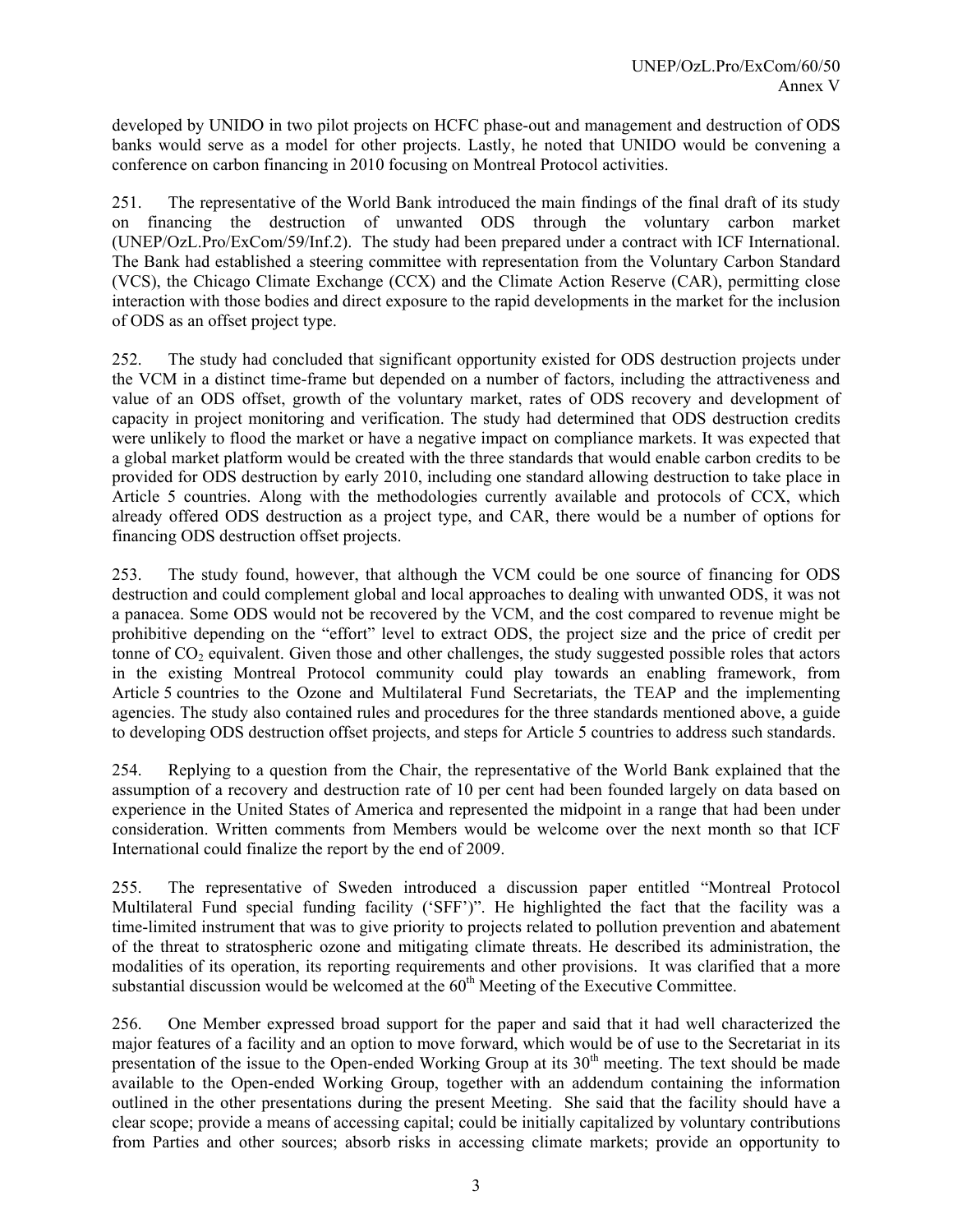address environmental benefits beyond those required by Article 10 of the Protocol; and serve as a means of receiving a return on investment with some premium.

257. Another Member observed that the decision of the Meeting the Parties to consider a special funding facility suggested that the Committee could not on its own take a decision to create such a facility but instead required the Committee to discuss some options for its consideration. He said that it was difficult to understand how the elements of a facility would fit together on the basis of the mandate. The facility and climate impact indicators, which would provide information concerning climate benefits and the energy efficiency of equipment, were all being considered in isolation but they would have to be brought together in order to implement the mandate of decision XIX/6 paragraph 11(b). Otherwise, it was difficult to see what the facility would be doing compared with what the Multilateral Fund should be doing under decision XIX/6. He said that there had to be discussion under a single agenda item covering all aspects of the issue.

258. A Member urged caution and expressed the view that using the carbon market would fundamentally change the Fund's work. The area of application of the facility should be very clearly distinct from that of the Fund. The Fund had a clear mandate to provide stable and sufficient funding in respect of HCFC phase-out. Participation in unclear carbon markets would undoubtedly be undertaken at great risk, might even lead to negative results and impact negatively on the achievements of the Fund over the past 20 years. There might be too high a level of uncertainty to allow the Fund to become involved in the carbon market. The Fund should not evolve from a funding mechanism into a banking institution geared to profit. If national ozone units were to take the lead, his own country lacked both the capability and the resources for it. There had to be further detailed study of whether such a funding facility was needed, the level of expected benefits and possible risks, as well as the policy and legal issues.

259. Several Members, agreed with the two previous speakers on the dangers and risks and the need to bring together issues currently being considered in isolation and said that it would be wise to follow the request from the Meeting of the Parties to observe developments. Another agreed that the Fund should not steer away from its very specific objectives and tasks, and expressed concern about the funding facility scenarios.

260. Expressing serious anxiety regarding the scaling up of available funding, one Member said that highly volatile carbon markets were a hazardous place for the Multilateral Fund's resources. To his knowledge, the CCX had fluctuated between seven dollars and 50 cents since he started reviewing information on it. Great care should be taken not to send false signals to the markets. Discussion of the issue should continue. One Member said that her delegation had always expressed reservations concerning financial mechanisms under the Kyoto Protocol, and it would have to review the situation with respect to the Montreal Protocol very carefully.

261. Another stated that it was important to respond to the request of the Meeting of the Parties. The Executive Committee should provide input to the Open-ended Working Group, and should decide at an early stage in its  $60<sup>th</sup>$  Meeting whether to establish a contact group to consider the agenda item, contributions to which should be submitted by delegations within one month of the end of the current Meeting. Information on climate indicators presented at the current Meeting should also be included in the paper to be presented to the  $60<sup>th</sup>$  Meeting.

262. One Member said that, if it was decided to continue discussion of the topic at the  $60<sup>th</sup>$  Meeting, the decision on ODS destruction should be borne in mind, while another suggested that the special funding facility was to be regarded as a mechanism for ODS destruction and/or for other purposes. With regard to the requests for resource mobilization from UNDP, UNIDO and the World Bank, it was proposed that they be carried over to the  $60<sup>th</sup>$  Meeting.